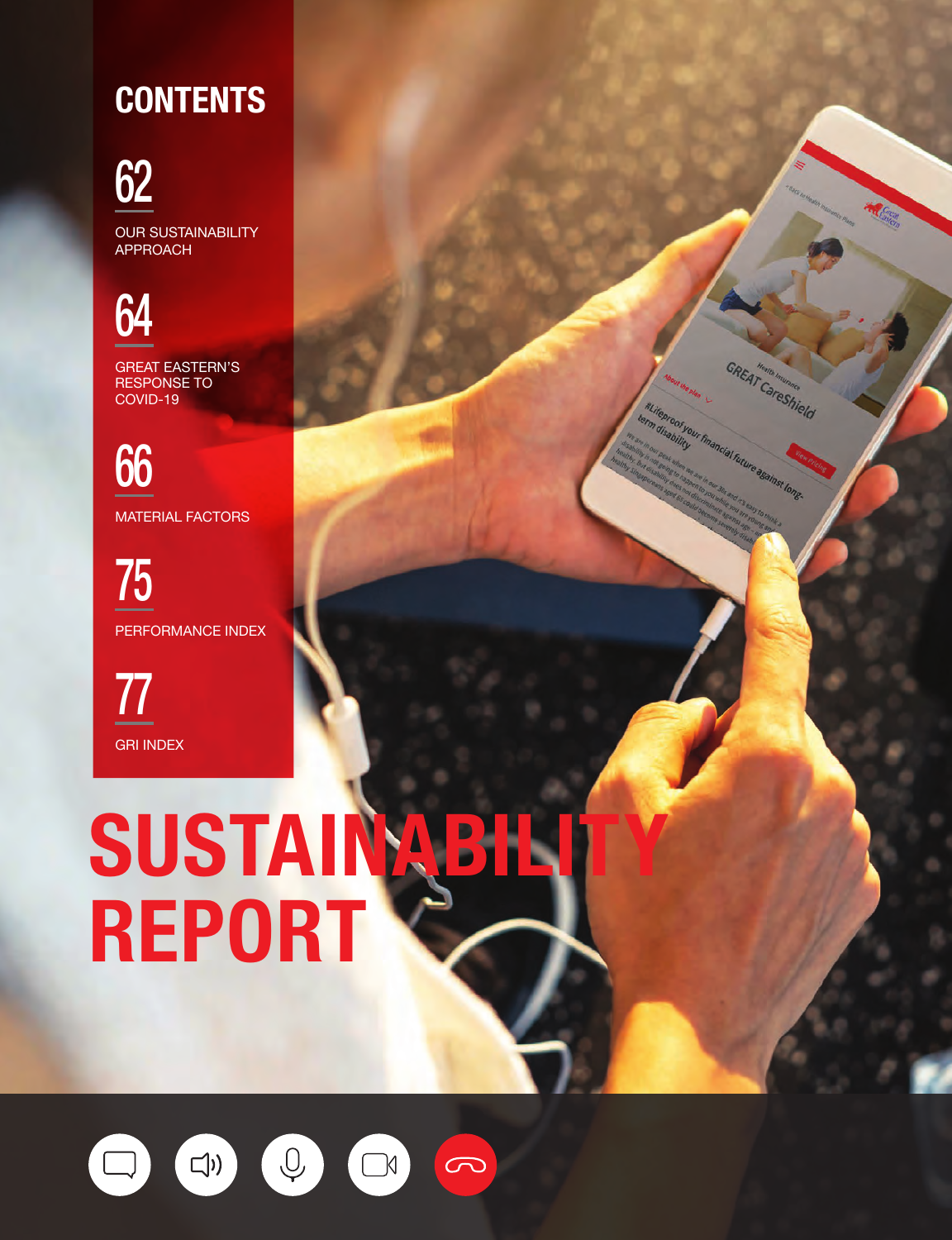### BOARD STATEMENT

2020 has been an unprecedented year. Despite the external challenges, we at Great Eastern seized the opportunity to build on our resilience and incorporate sustainability considerations in our business activities. It is during tough times that it is all the more important and meaningful to pursue our mission of making life great for our stakeholders by providing financial security, and promoting good health and meaningful relationships, as well as fulfilling our corporate social responsibility to the community.

#### 2020, NEW SHARPENED FOCUS

This year we made significant strides on the sustainability front. We are now more focused in our sustainability approach,which is aimed at two sustainability objectives, namely, improving people's lives and transitioning to a low-carbon economy. At the same time, we have strengthened our sustainability governance by establishing board level sustainability committee to oversee the Group-wide sustainability initiatives.

#### SUSTAINABILITY DURING COVID-19

COVID-19 has heightened the need for us to speed up our digital and strategic priorities, in response to the threats and opportunities of the changing environment. Hence, we have accelerated several new initiatives to ensure operational viability while physical contacts among people were restricted, including adding digital distribution capabilities, and proactively engaging our customers to meet their needs.

Our efforts were targeted towards our four main stakeholders, which are customers, employees, financial representatives and the community at large. Details of these efforts can be found later in this report.

#### DRIVING CHANGE FROM WITHIN

Fostering a culture of sustainability was an important undertaking for us in 2020. Several sustainability virtual learning sessions were organized for our employees throughout the year that touched on a breadth of related topics. These efforts helped to ensure that, regardless of job or rank, Great Eastern employees across the different entities have a common understanding of sustainability on personal as well as corporate level. To ingrain sustainability into our culture, we have adopted both a top-down and bottom-up approach. We have established a governance structure to indicate tone from the top and have also created avenues for employees to float their ideas on the sustainability initiatives to the management level.

Since 2018, we have been a signatory to the United Nations Principles for Sustainable Insurance (UNPSI) and we have been continuing our journey of building an insurance group that is environmentally conscious, socially responsible and ethical.

#### LOOKING AHEAD

This is the beginning of our sustainability journey at Great Eastern. Together with the Group Management Team, the Board is committed to making increasingly meaningful contribution towards sustainability.

28 February 2021

KOH BENG SENG KHOR HOCK SENG Chairman Group Chief Executive Officer

### ABOUT THIS REPORT

Great Eastern Group is pleased to present our sustainability report, which covers material Environmental, Social and Governance (ESG) aspects of the Group's businesses in 2020.

#### SCOPE OF THE REPORT

This report covers all businesses and operations under the Group for the financial year 1 January to 31 December 2020, unless otherwise stated.

#### REPORTING FRAMEWORK

The report has been prepared in accordance with the core option under the Global Reporting (GRI) Standards. The GRI Standards are an internationally recognized reporting framework that covers a comprehensive range of sustainability disclosures. This report is also aligned with the requirements stipulated in the Sustainability Reporting guidelines of the Singapore Exchange.

#### DATA AND ASSURANCE

The data included in this report has been reviewed and approved in accordance with our internal processes.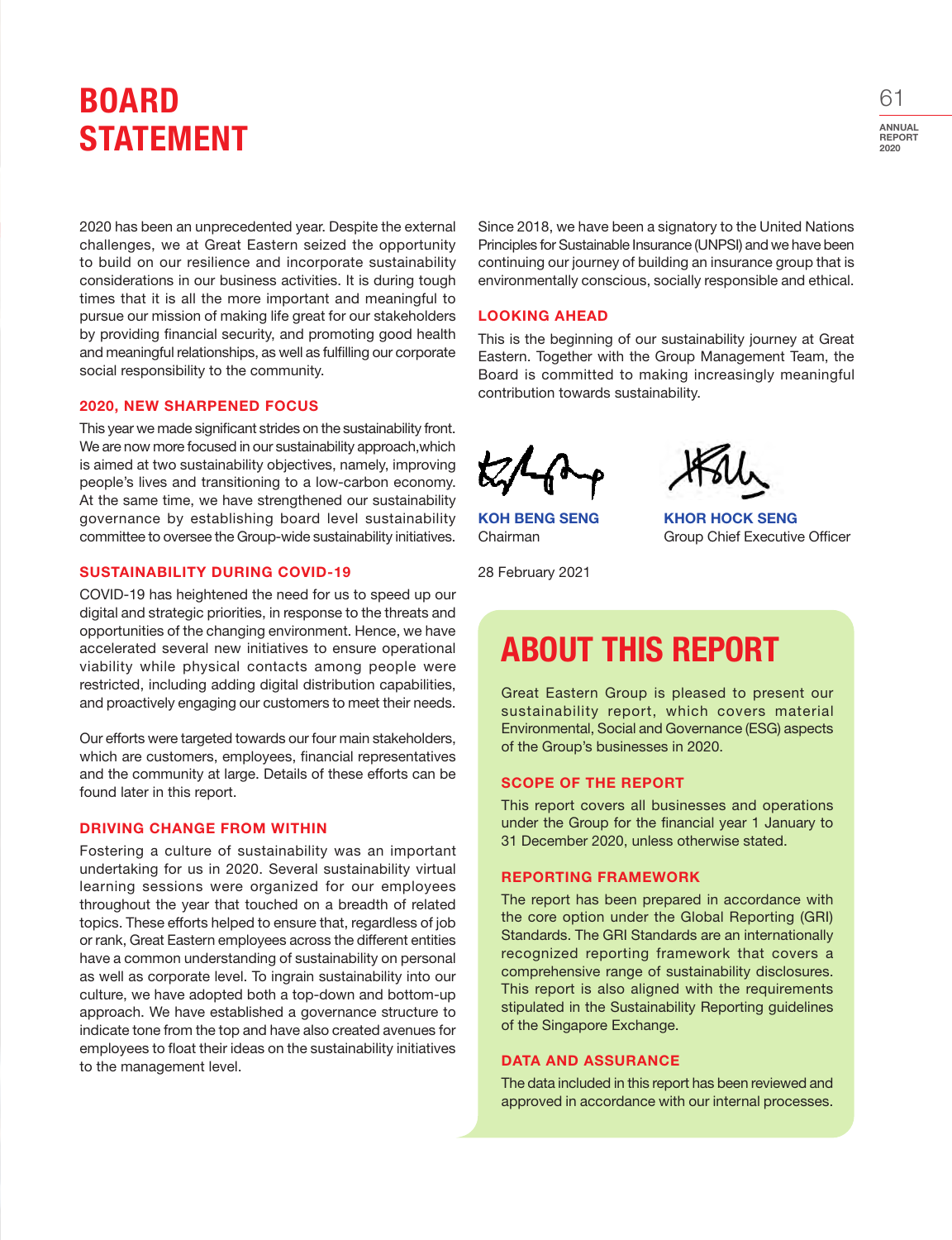### OUR SUSTAINABILITY APPROACH

Our sustainability approach is for ESG factors to become an integral part of our corporate strategy. Our sustainability efforts are organized in 3 pillars and are linked to the 7 material ESG factors we have identified.

#### PILLAR 1 LOW-CARBON ECONOMY Managing risks and opportunities arising from climate change and contributing to global efforts in reducing greenhouse gas (GHG) emissions by managing the environmental footprint of our operations and incorporating ESG considerations in our investment portfolios. PILLAR 2 IMPROVING PEOPLE'S LIVES Contributing to more inclusive societies as insurer, employer, investor and corporate citizen by making insurance accessible to broader segments of communities through appropriate affordable products, digital advisory and distribution platforms and actively helping customers live healthier, better and longer through our integrated health and wellness programme. As an employer, creating a learning, nurturing and engaging work environment that enables our people to realize their full PILLAR 3 RESPONSIBLE BUSINESS PRACTICES Managing material ESG risks and seizing ESG opportunities while providing insurance products to customers and communities to gain trust of customers in the long term. OUR 3 SUSTAINABILITY PILLARS

### OUR MATERIAL ESG FACTORS

- 1 Responsible Investment
- 2 Environmental Footprint
- 3 Right People
- 4 Financial Inclusion
- 5 Customer Engagement
- 6 Robust Governance
- 7 Economic Contributions

potential.

GREAT EASTERN HOLDINGS LIMITED 62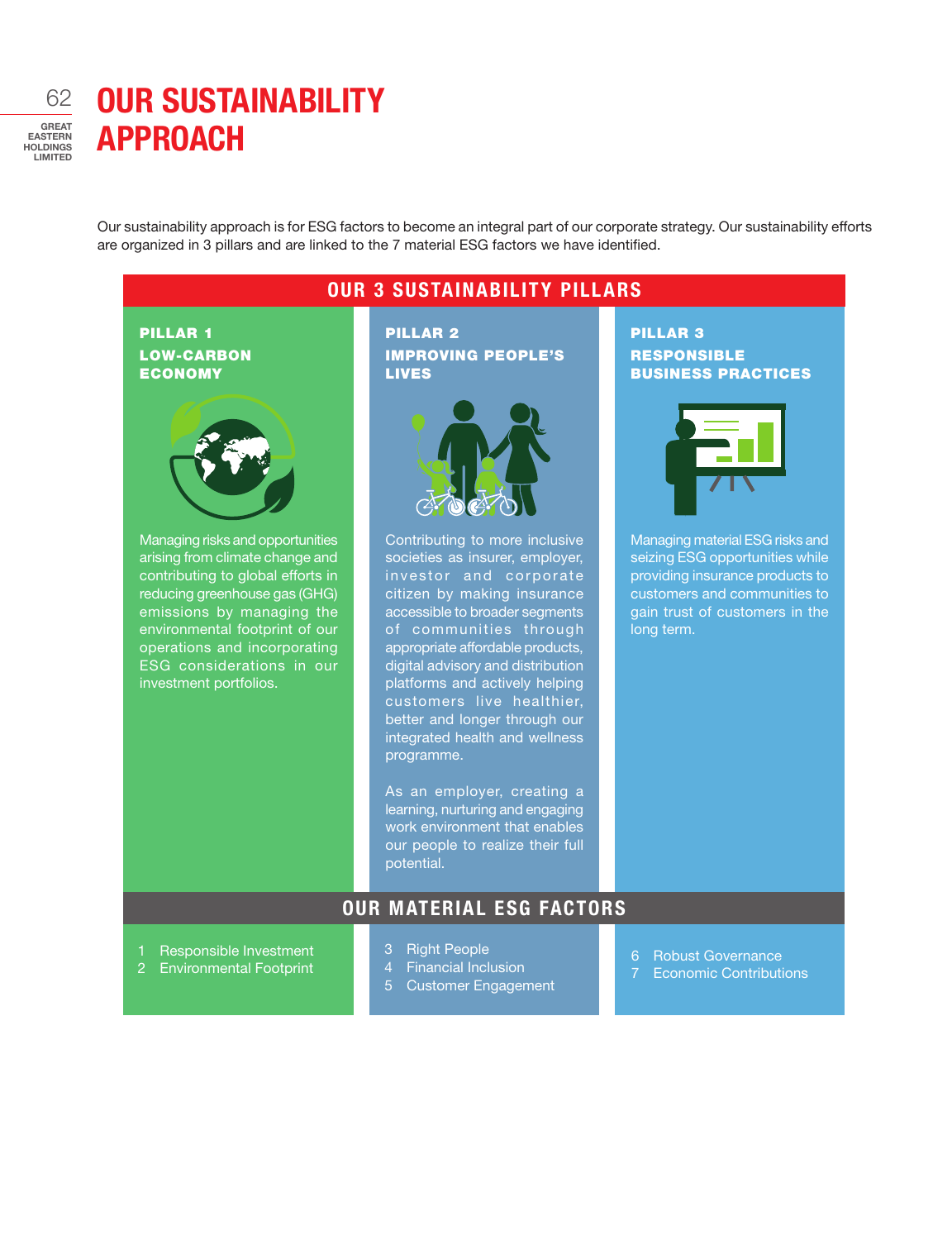

#### SUSTAINABILITY GOVERNANCE

The Board provides oversight on the Group's sustainability efforts through the Board Sustainability Committee (SC) that was established in February 2020. The Group CEO provides the SC with regular updates on sustainability efforts and initiatives, as well as updates on global and local trends that may have an impact on the Group's direction and strategy in sustainability.

The Group Management Committee ("GMC") comprising of senior management from across the Group and chaired by the Group CEO, is responsible for the implementation of the Group's sustainability initiatives. Working groups comprising of representatives from business and support units undertake specific tasks and pursue new initiatives or projects to further our sustainability goals.

#### STAKEHOLDER ENGAGEMENT

Creating value for our stakeholders to gain their support is crucial for Great Eastern. Regular engagement with our different stakeholders gives us the opportunity to ensure alignment of our operations to their needs and interests. Our stakeholders are: Customers, Regulators, Investors, Employees, Community partners and Financial representatives.

#### OUR MATERIALITY ASSESSMENT PROCESS

Our Board considers the material ESG factors as part of its strategy formulation and decision-making. Hence, we regularly assess and identify material ESG factors that affect our business across all our operations. We have reviewed our sustainability approach this year, which has led us to reshape our sustainability pillars and material ESG factors. This reassessment has resulted in two key changes. Firstly, we have rationalised the number of material ESG factors from 10 to 7. Secondly, our commitment towards the material factor "Robust Governance" includes Fair Dealing, Combating Financial Crimes and Cyber Security, and Customer Privacy.

We report our progress and performance on each material ESG factor in the following sections of this report.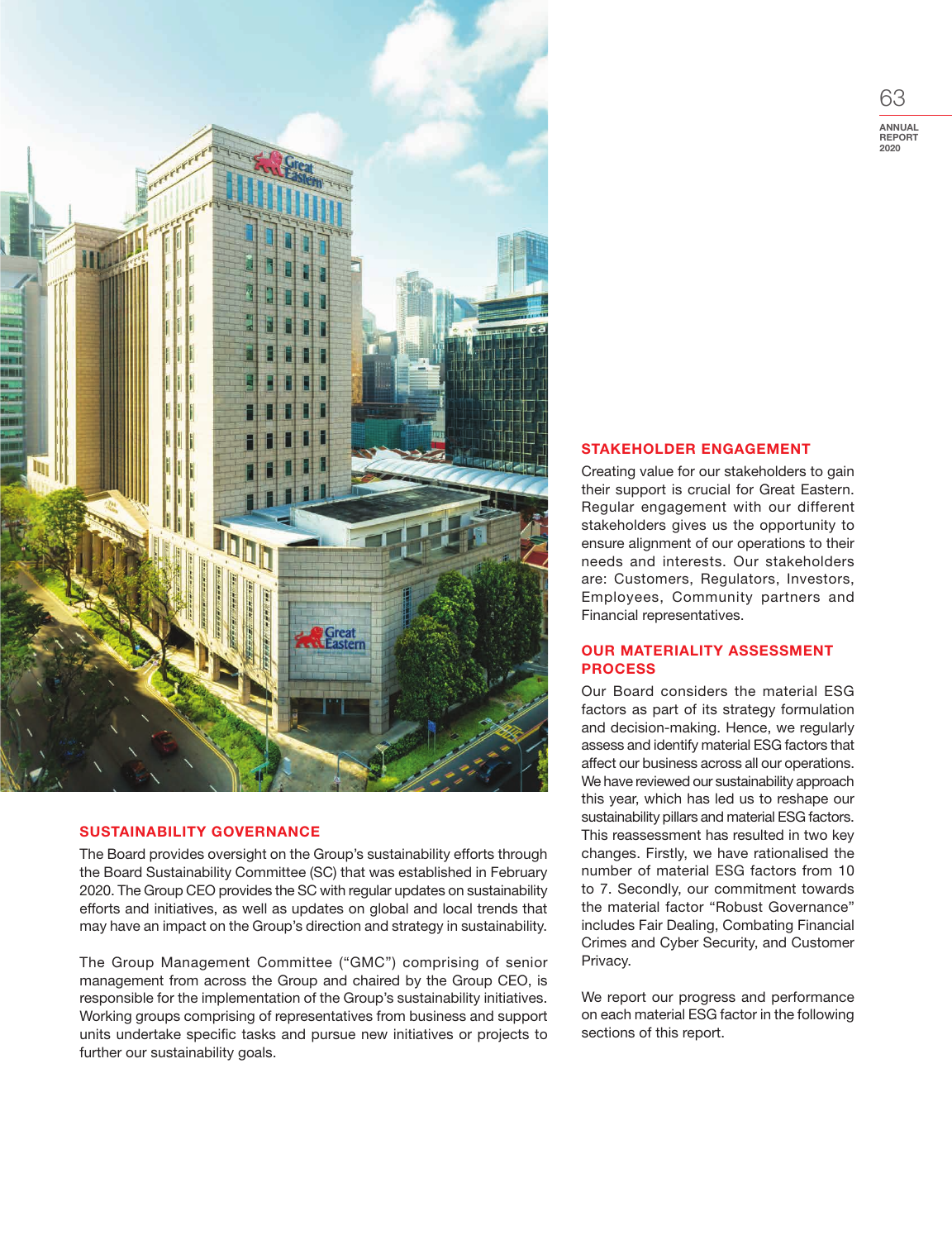

## GREAT EASTERN'S RESPONSE TO COVID-19

In 2020, the COVID-19 pandemic along with governmentmandated movement restriction have impacted almost all areas of life. To ensure that we provide uninterrupted services to customers, we accelerated a number of strategic initiatives to maintain service to customers on digital platforms. The key projects include ramping up our IT infrastructure to support for employees and financial representatives working from home to ensure operational continuity, launching tele-advice platforms to enable our financial representative to service our customers safely and introducing assistance programs for customers and members of community who have been financially impacted. See table on the next page for a more comprehensive description of our initiatives.

#### SUPPORTING OUR CUSTOMERS

To continue serving our customers remotely without physical meetings, remote advisory and servicing were introduced. We made available the types of servicing requests for policyholders to self-serve via the Great Eastern App and our E-Connect portal, such as change of personal particulars, premium apportionment and fund switches. To help customers, Great Eastern launched a S\$1 million COVID-19 Customer Care Fund in Singapore and a RM 2 million Financial Assistance Programme in Malaysia, to provide hospitalisation and death benefits for our customers and their immediate family members. We also launched an interest-free COVID-19 Deferment of Payment Programme, an extension arrangement designed to help our policyholders to maintain their insurance protection during the economic downturn. A total of 3,400 policyholders have since benefited from these programmes across these markets.

To ensure that our customers had access to our insurance offerings and protection solutions, those who wanted to purchase them remotely could do so via our own digital platforms, but still have access to professional advisory post-sales servicing from our financial representatives. In addition, we partnered with affinity partners such as Singtel and Active SG and e-commerce platforms such as Shopee, to further enable customer purchases through other channels.

#### PROTECTING OUR EMPLOYEES AND FINANCIAL **REPRESENTATIVES**

Since the onset of COVID-19, we have implemented staggered work hours, split-operations mode of working and a Workfrom-Home (WFH) arrangement to ensure the safety of our workforce and continue providing quality service to customers, in addition, guidelines and safety measures were introduced onsite at our offices. A COVID-19 Agency Force Fund was established to provide our representatives and their families with quarantine, hospitalization and death benefits. As our financial representatives were not allowed to bring customers into the office, we conducted all meetings, trainings and sales advisory engagements virtually. We also simplified digital authorisation for policy purchases to enable quicker processing to help our financial representatives with their sales activities. Notwithstanding COVID-19, our financial representatives continue to be productive and responsive to customers, and generated positive sales and income during the challenging period.

#### CONTRIBUTING TO OUR COMMUNITY

COVID-19 has taken its toll on economies resulting in job losses and dampened job prospects of many jobseekers. As a regional insurer and employer, we stepped up to offer 111 corporate roles under the SGUnited programme in 2020. We provide on the job training and help these trainees build work experience to prepare them for future opportunities. In Malaysia, we supported the government's COVID-19 Test Fund where medical insurance policyholders and Takaful certificate holders may apply for reimbursement of up to a maximum of RM300 for COVID-19 testing. Our Annual Report has more details.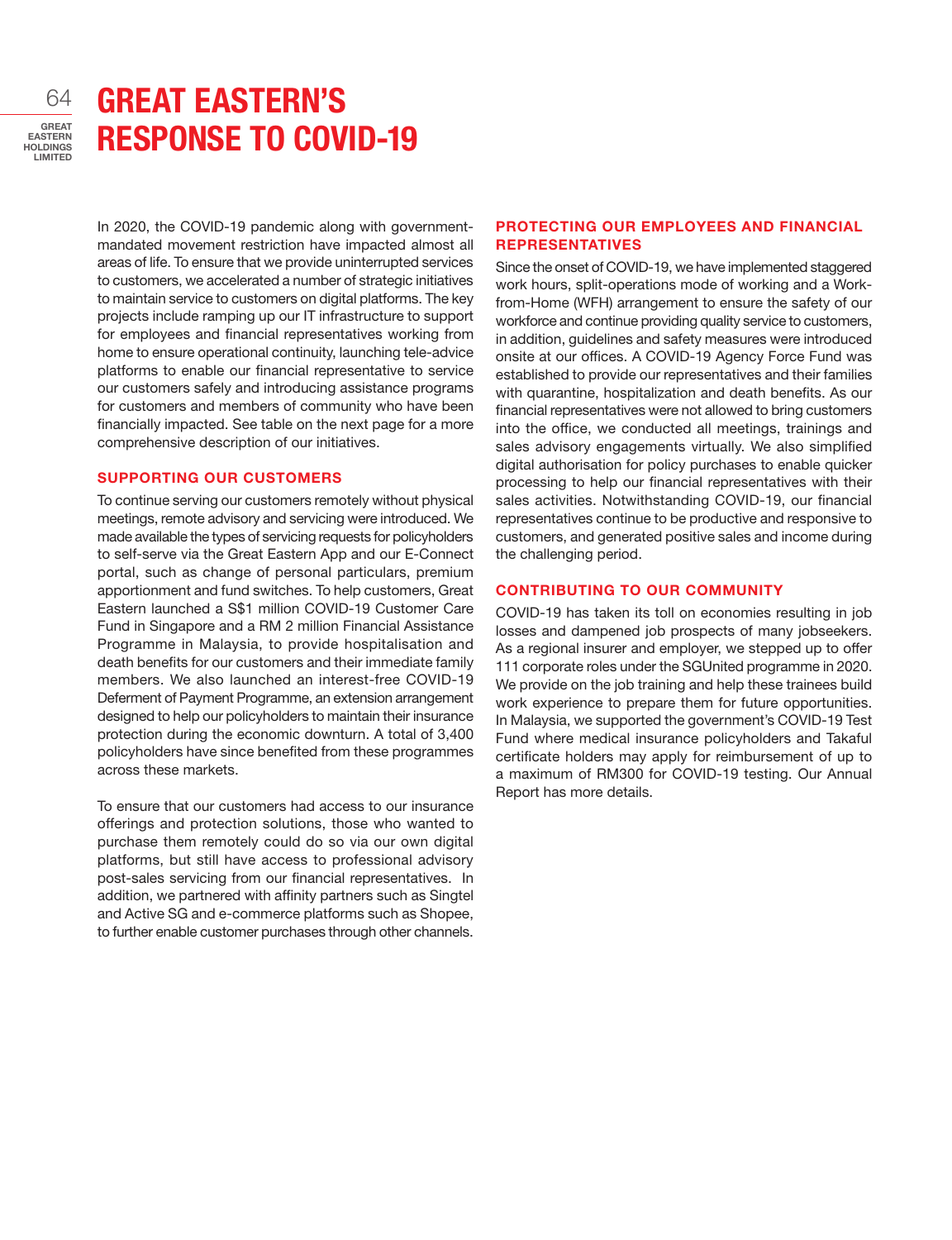In totality, our COVID-19 response covered four main groups of stakeholders:

| <b>Customer</b>                                                                                                                                                                                                                                                                                                                                                                                                        | <b>Employee</b>                                                                                                                                                                                                                              | <b>Financial Representatives</b>                                                                                                                                                                                                                                                                                                                                                           | <b>Communities</b>                                                                                                                                                                   |
|------------------------------------------------------------------------------------------------------------------------------------------------------------------------------------------------------------------------------------------------------------------------------------------------------------------------------------------------------------------------------------------------------------------------|----------------------------------------------------------------------------------------------------------------------------------------------------------------------------------------------------------------------------------------------|--------------------------------------------------------------------------------------------------------------------------------------------------------------------------------------------------------------------------------------------------------------------------------------------------------------------------------------------------------------------------------------------|--------------------------------------------------------------------------------------------------------------------------------------------------------------------------------------|
| • Established COVID-19<br><b>Customer Care Fund /</b><br><b>Financial Assistance</b><br>Programme (Singapore:<br>S\$ 1 million, Malaysia:<br>RM 2 million, Indonesia:<br>IDR 10 Billion, Brunei:                                                                                                                                                                                                                       | • Adopted workforce<br>separation and IT<br>support arrangements<br>for employees to work<br>remotely with minimum<br>exposure to COVID-19.                                                                                                  | • Introduced tele-advisory<br>services to enable our<br>financial representatives<br>to continue serving<br>customers via video/tele-<br>conferencing.                                                                                                                                                                                                                                     | • Raised more than S\$<br>500,000 for COVID-19<br>related causes across<br>Singapore, Malaysia<br>and Indonesia.<br>• Created corporate                                              |
| B\$ 50,000) to help<br>our policyholders and<br>their immediate family<br>members by providing for<br>hospitalization and death<br>benefits.                                                                                                                                                                                                                                                                           | • Stepped up temperature<br>screening and sanitation<br>measures at offices.<br>• Kept employees updated<br>with regular internal<br>communication and                                                                                       | • Provided financial<br>representatives with<br>access to new online<br>sales and lead generation<br>tools for them to do<br>business seamlessly.                                                                                                                                                                                                                                          | jobs in support of the<br>SGUnited programme.<br>• Supported the<br><b>COVID-19 Test Fund</b><br>initiated by Malaysia<br>Ministry of Health,                                        |
| • Extended our health<br>coverage to provide<br>hospitalization benefits<br>and/or in-patient<br>treatment resulting from<br>all vaccinations, including<br>the COVID-19 vaccines.<br>• Allowed Singapore and<br>Malaysia policyholders to<br>defer premium payment<br>under our COVID-19<br><b>Deferment of Premium</b><br><b>Payment Programme</b><br>to provide them with<br>uninterrupted insurance<br>protection. | COVID-19 advisories.<br>• Continued employee<br>learning and<br>development programme<br>and engagement for<br>employees while working<br>remotely by way of virtual<br>town hall meetings and<br>health and wellness<br>virtual activities. | • Enhanced digital<br>recruitment and training<br>platforms.<br>• Stepped up temperature<br>screening and sanitation<br>measures at our<br>distribution force offices.<br>• Provided financial<br>representatives with<br>regular internal updates<br>and COVID-19 advisories.<br>• Established COVID-19<br><b>Agency Force Fund</b><br>providing quarantine,<br>hospitalization and death | where medical<br>insurance policyholders<br>and takaful certificate<br>holders may apply<br>for reimbursement of<br>expenses of up to a<br>maximum of RM300 for<br>COVID-19 testing. |
| • Continued to serve our<br>customers using digital<br>or other means during<br>restricted periods in all<br>countries we operate.                                                                                                                                                                                                                                                                                     |                                                                                                                                                                                                                                              | benefits.<br>• Established Agency Relief<br>Programme to reduce the<br>effect of the COVID-19<br>Outbreak on our financial<br>representatives' income.                                                                                                                                                                                                                                     |                                                                                                                                                                                      |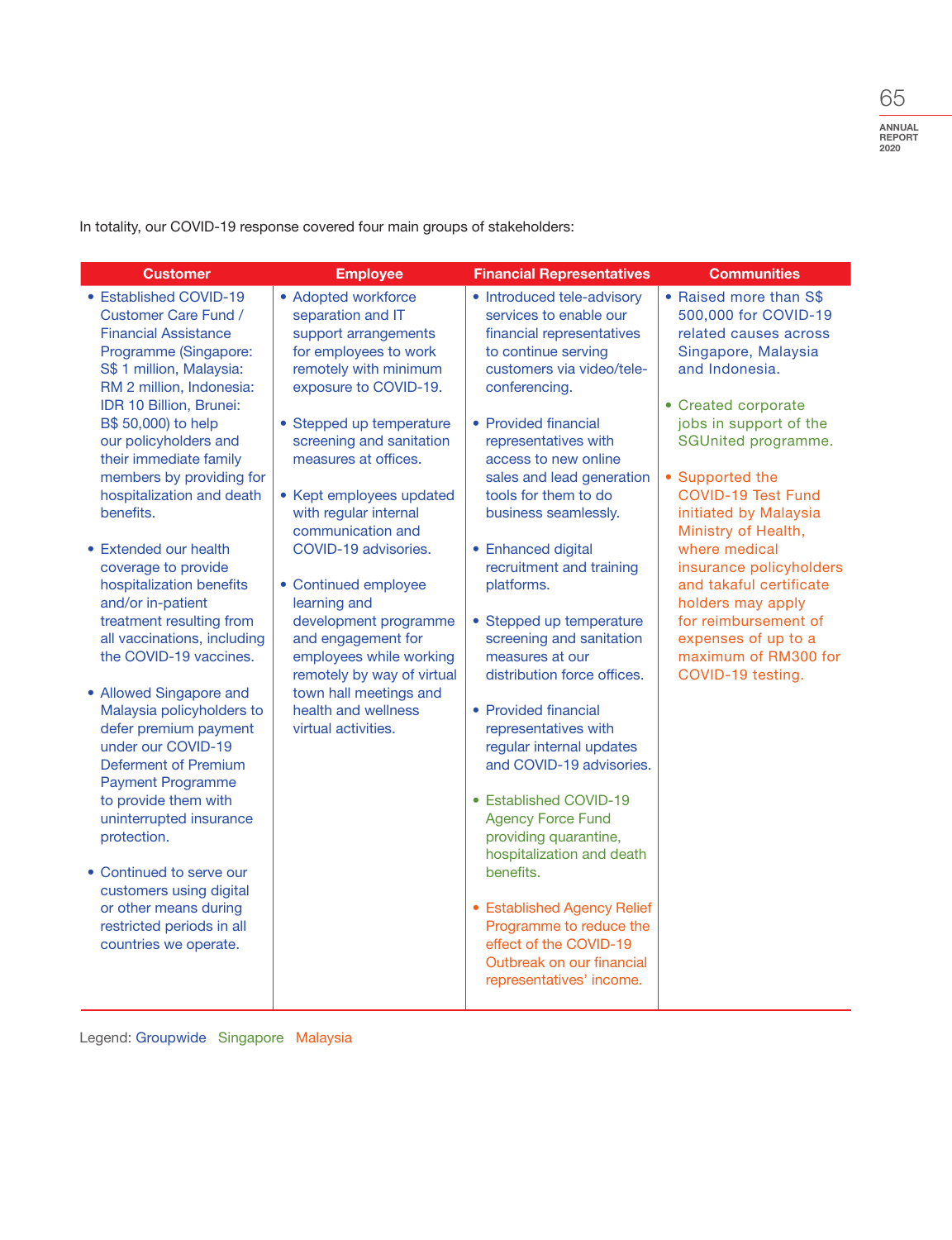### MATERIAL FACTOR: RESPONSIBLE INVESTMENT

#### WHY THIS IS MATERIAL TO US

As a leader in the industry with S\$106.9 billion in assets under management, we are in a unique position to contribute to sustainability through Responsible Investment. A well-calibrated investment process that incorporates ESG considerations is expected to contribute towards long term sustainable economic development and better risk management for our investment portfolios.



We embed ESG considerations into our investment analysis and decision making processes across all asset classes. We also advocate active ownership in our role as asset owners and investors to bring about positive change, through influencing companies and external fund managers to adopt ESG best practices.

In 2020, we intensified our ESG efforts, formally incorporating responsible investment considerations into our investment process, and accelerating Group-wide efforts in establishing climate-related reporting metrics for our portfolios. We have started to measure and monitor our portfolios' carbon footprint and intensity, which in time will allow us to set long-term reduction targets and mitigate risk arising from climate change. We have formalised our exclusion list to exclude investments in companies whose business practices are not aligned with our corporate values.

In Malaysia, we continue to invest in bonds that have been accorded Sustainability Ratings or Second Opinion Reports provided by accredited consultants. We also started work on monitoring the exposure of our loan and investment portfolios to climate-related risks, in line with guiding principles as set out in Bank Negara's Climate Change and Principle-based Taxonomy discussion paper.

#### *Lion Global Investors (LGI)*

Our fund management subsidiary LGI became an UN-PRI signatory in January 2020. LGI has put in place a Responsible Investment policy and framework, which formally integrates ESG factors and considerations in its investment process.

LGI has completed the setting up of relevant data infrastructure and systems in measuring carbon emission and intensity across all of Great Eastern's Listed Equity portfolios, and will continue to explore the launch of suitable sustainability product offerings to add to its product suite.

LGI will also actively participate in various industry schemes to catalyse ideas and propel policy initiatives in the area of responsible investments.



- We continue to work on measuring portfolio carbon footprint across our Listed Equity portfolios, with a view to make our first disclosure in the 2021 Sustainability Report
- By 2023, to target to have 100% of appointed external managers having integrated ESG principles in their investment processes and ownership practices



### OUR PERFORMANCE

- Committed more than S\$1 billion to ESG mandates to date
- More than 70% of assets in Singapore are managed by external managers who are UN-PRI signatories, and more than 90% by managers who have an ESG policy in place
- In Malaysia, we increased our investment in bonds with Sustainability Ratings or Second Opinion report to S\$ 109 million (RM 332 million). Meanwhile, our investment through UNPRI signatories stood at S\$704 million (RM2.14 billion)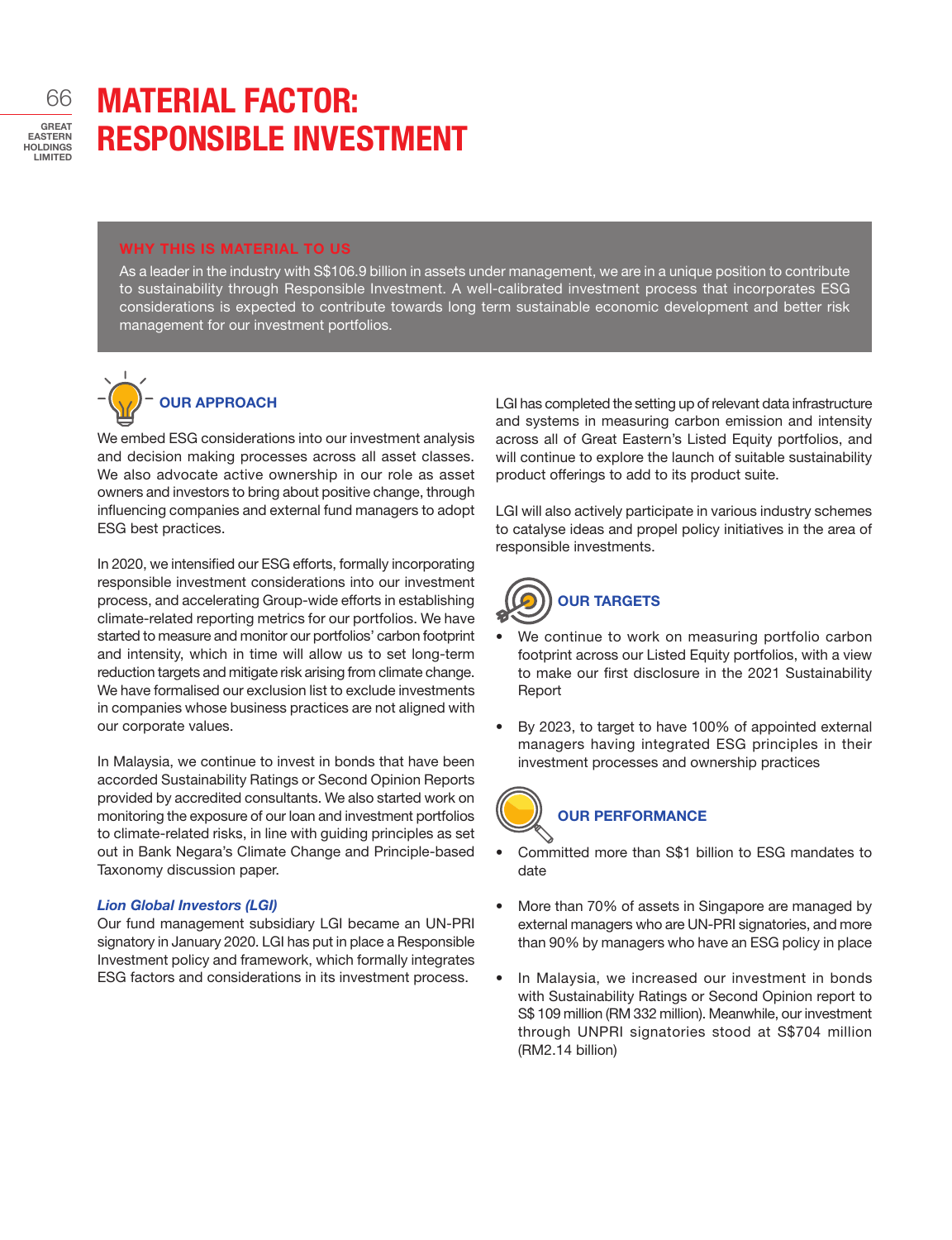# MATERIAL FACTOR: ENVIRONMENTAL FOOTPRINT

ANNUAL REPORT  $2020$ 67

#### WHY THIS IS MATERIAL TO US

As a financial institution, our operation has limited impact on the environment but we play our part to minimize our environmental impact on the planet by controlling what we use, how much we use and how we use in our operations. We also need to build operational resilience to withstand effects of climate change on our business and the communities in which we operate.



We have focused our efforts on the following areas:

#### *Green Buildings*

Initiatives undertaken in 2020, which are part of our multi-year continuing sustainability efforts, include:

- Upgrading our air-conditioning systems to energy efficient systems
- Replacing inefficient lightings with LED lightings
- Conducting a feasibility study to install renewable solar energy panels for our buildings in Singapore
- Commencing the process to obtain BCA Green Mark certification for two of our buildings in Singapore (Great Eastern @ Changi and Great Eastern House)

#### *Sustainable Procurement*

We continuously reduce our usage of paper, and use only paper certified by the Forest Stewardship Council.

We aim to build reliable supply chains from suppliers that adopt sustainable practices through our new sustainable procurement practices.



- Eliminate the purchase of plastic bottled water in all Great Eastern offices by 2021
- Continue to reduce paper usage by 50% in 2023



### OUR PERFORMANCE

- Established ESG principles into the Group's supplier's code of conduct in 2020
- Improved the environmental performance of our buildings and operations through implementing projects to meet BCA Green Mark Certification and adopting best practices in managing energy, water and waste
- Reduced purchase of single use bottled mineral water
- Reduced paper usage by 20%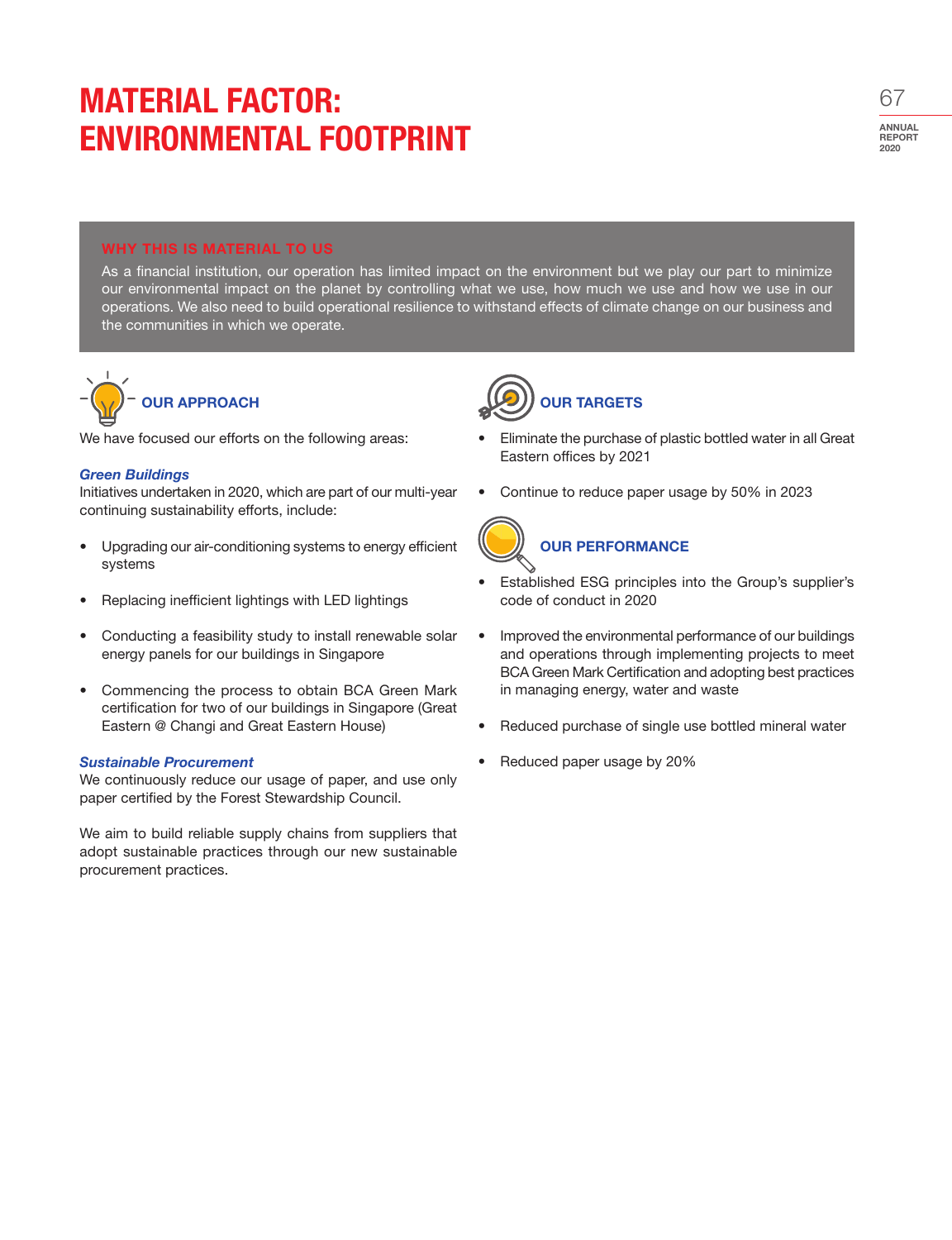GREAT EASTERN HOLDINGS LIMITED 68

# MATERIAL FACTOR: ENVIRONMENTAL FOOTPRINT



### MEASUREMENT

Our objective is to reduce our carbon footprint over the years in support of the global efforts to transition to a low-carbon future. To achieve this, we are working on a methodology to measure our Scope 3 emissions with an aim to be able to track our carbon footprint and set realistic reduction targets in the future, particularly for our investment portfolios. As a financial service group, our Scope 1 and 2 emissions from our own operations remain low.

The largest contributor to our operational footprint is the electricity consumed by the buildings we own and use (Great Eastern corporate buildings in both Singapore and Malaysia, and commercial and residential buildings in Singapore). In 2020, our electricity usage reduced from 27.4 GWh in 2019 to 21.7 GWh in 2020.





CARBON EMISSIONS

WATER CONSUMPTION  $(m<sup>3</sup>)$ PAPER (Reams) 60,000 50,000 40,000 30,000 20,000 10,000  $\Omega$ 300,000 250,000 200,000 150,000 100,000 50,000  $\Omega$ 

Starting in 2020, we expanded the tracking of our electricity and water consumption to include residential and commercial buildings in Malaysia and LGI office in Singapore. The electricity usage, carbon emissions and water consumption for these properties were 12 GWh,  $8,800$  tCO<sub>2</sub> and 116,836  $m<sup>3</sup>$  respectively. The performance of these properties will be tracked going forward and included in our reports for future years.

The initiatives undertaken in 2020 that resulted in reduction of paper usage include:

- Transforming paper-centric processes to digital and electronic platforms (refer to our digital initiatives under Customer Engagement (described in page 72)
- Digitalising our human resource processes including our recruitment processes and filing of personnel information

#### GREAT EASTERN CENTRE CUM NANKIN ROW

We embarked on the green property drive in 2018 starting with Great Eastern Centre and Nankin Row shophouses.

In this sustainability drive, Great Eastern Centre replaced its old chillers with a more efficient system. In addition, lightings in common areas such as car parks, stairwells, toilets and façade have been replaced with LED lighting. Motion sensors were used in toilets and stairwells. As a result, the electricity consumption has dropped 35% in 2020 from 4.6 GWh to 2.9 GWh. The energy intensity dropped from 126 kWh/ sq. m to 81 kWh/sq. m. This represents a drop in carbon footprint of 700 tonnes of  $CO<sub>2</sub>$  emission.

While part of the reduction in electricity and water consumption in 2020 may be attributable to the reduced usage of offices because of COVID-19, our past investments in energy saving projects have also yielded significant results.

Due to our past efforts, Great Eastern Centre and Nankin Row were awarded Green Mark Platinum by BCA in November 2019. Continuing in 2020, we replaced all inefficient lightings with LED and installed a new cooling system to replace the oversized Water-Cooled package system for our server room.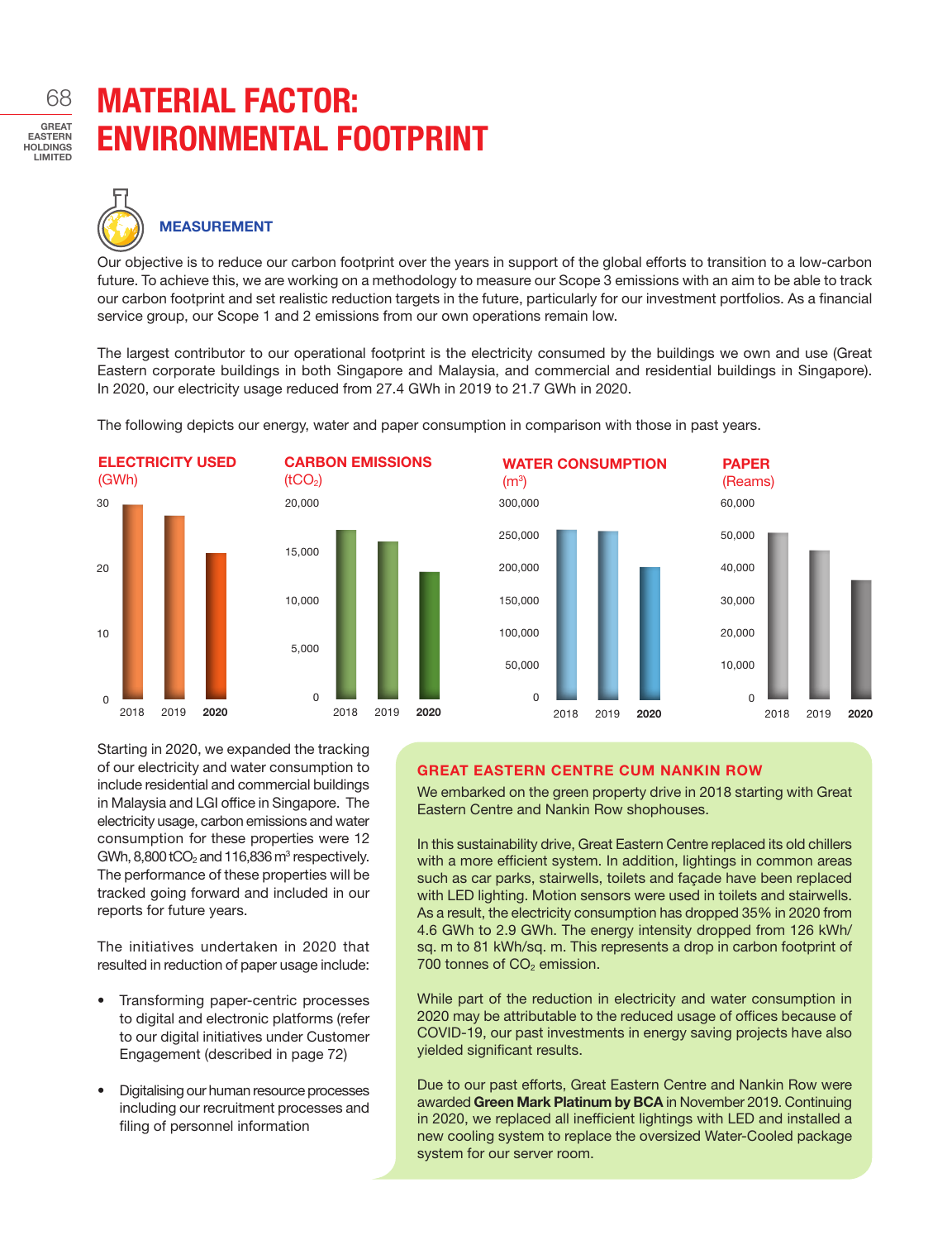### MATERIAL FACTOR: RIGHT PEOPLE (EMPLOYEES)

#### WHY THIS IS MATERIAL TO US

As a Life company, we inspire people to Live Great. We are constantly building an engaging work environment that fosters effective synergies amongst our people and creating a workplace for people with diverse strengths and abilities to discover and develop their potential to the fullest.



We foster an environment where all employees are provided with equal opportunities and empowered to do their best for our customers in a sustainable manner. We achieve this through policies and programmes such as:

- **Learning and Development:** We offer a wide range of relevant training and development programmes to equip employees with skills to realise their full potential and take charge of their own learning journey
- *Diversity and Inclusion:* We adopt fair and progressive workplace practices for both local and foreign employees
- *Culture and Workplace:* We cultivate amongst our employees a customer-oriented culture that delivers customer value by aligning employee behaviours and fostering greater collaboration across the Group. We encourage employees in living a holistic health and balanced way of life





- Increase training hours by 30% from 2020
- Maintain group engagement score above 70% (in Top Quartile) in the Employee Engagement Survey 2021
- Involve all employees in the various aspects of the cultural activation



### OUR PERFORMANCE

• Developed a training programme to support Singapore government's SGUnited to provide job opportunities to graduates

#### *Singapore*

- Best Employers 2020 The Straits Times
- Top Insurance Workplaces 2020 Insurance Business Asia
- Inspire Award 2020 Institute of Banking and Finance (IBF)

#### *Malaysia*

- Best in Candidate Experience Asia (Silver) Recruitment Awards 2020
- GRADUAN Brand Awards 2019/2020
- Graduates' Choice Award 2020/2021
- Best Companies to Work For in Asia 2020 (Malaysia edition) – HR Asia
- Malaysia's 100 Leading Graduate Employers 2020
- Young Takaful Manager Award Malaysian Takaful Association

#### *Indonesia*

• Human Capital Award - Economic Review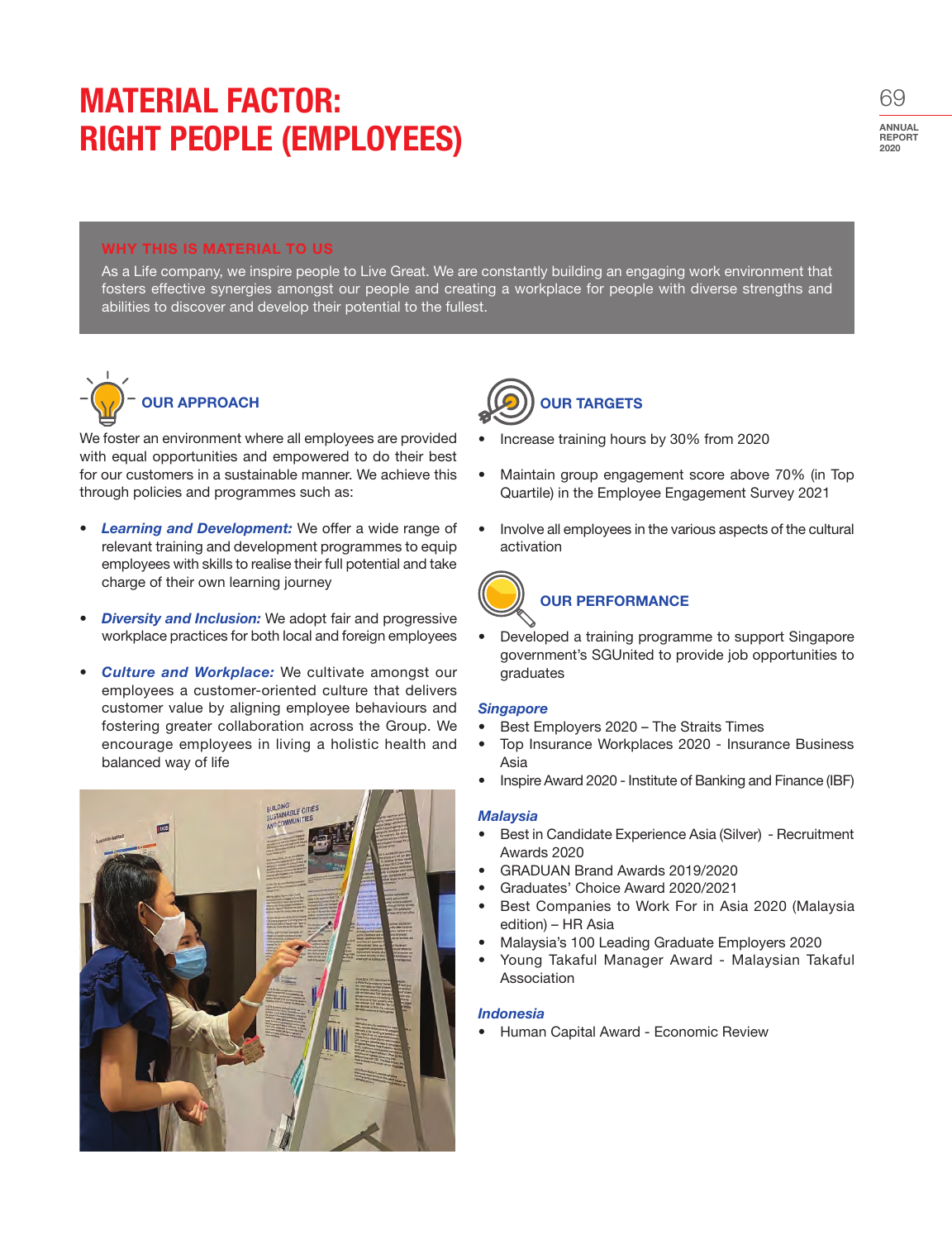# MATERIAL FACTOR: RIGHT PEOPLE (FINANCIAL REPRESENTATIVES)

#### WHY THIS IS MATERIAL TO US

Financial Representatives are key partners of Great Eastern as they play an important role in providing financial advice and recommending suitable products to people, companies and communities to help customers obtain the appropriate insurance coverage.



#### *Recruitment*

Standard procedures for recruitment are in place to ensure that representatives meet the entry requirements, including the fit-and-proper requirements.

Representatives are bound by our Agency Agreement to adhere to professional and responsible sales conduct and regulatory requirements.

#### *Training and Development*

We create segmented and differentiated continual training modules for representatives to ensure they remain competent and professional. All our modules are mapped to IBF's latest Skills and Competencies framework to ensure our representatives meet and align to industry standards.

#### *Enabling our Financial Representatives*

We continually refine our digital tools to support our representatives in their planning, advisory and servicing processes. In 2020, we focused on the integration of remote advisory processes that would facilitate advising and servicing customers in a non-face-to-face setting during the COVID-19 pandemic.



- Implement mandatory agency training for all aspiring agency directors as a promotion criteria and open same training to all leaders as part of their leadership learning roadmap in 2021 and beyond
- Continue to work with international bodies to increase the number of qualified financial representatives





### OUR PERFORMANCE

Launched remote advisory process for financial representatives. This has minimized the disruption to the provision of financial advisory and servicing to our customers during the COVID-19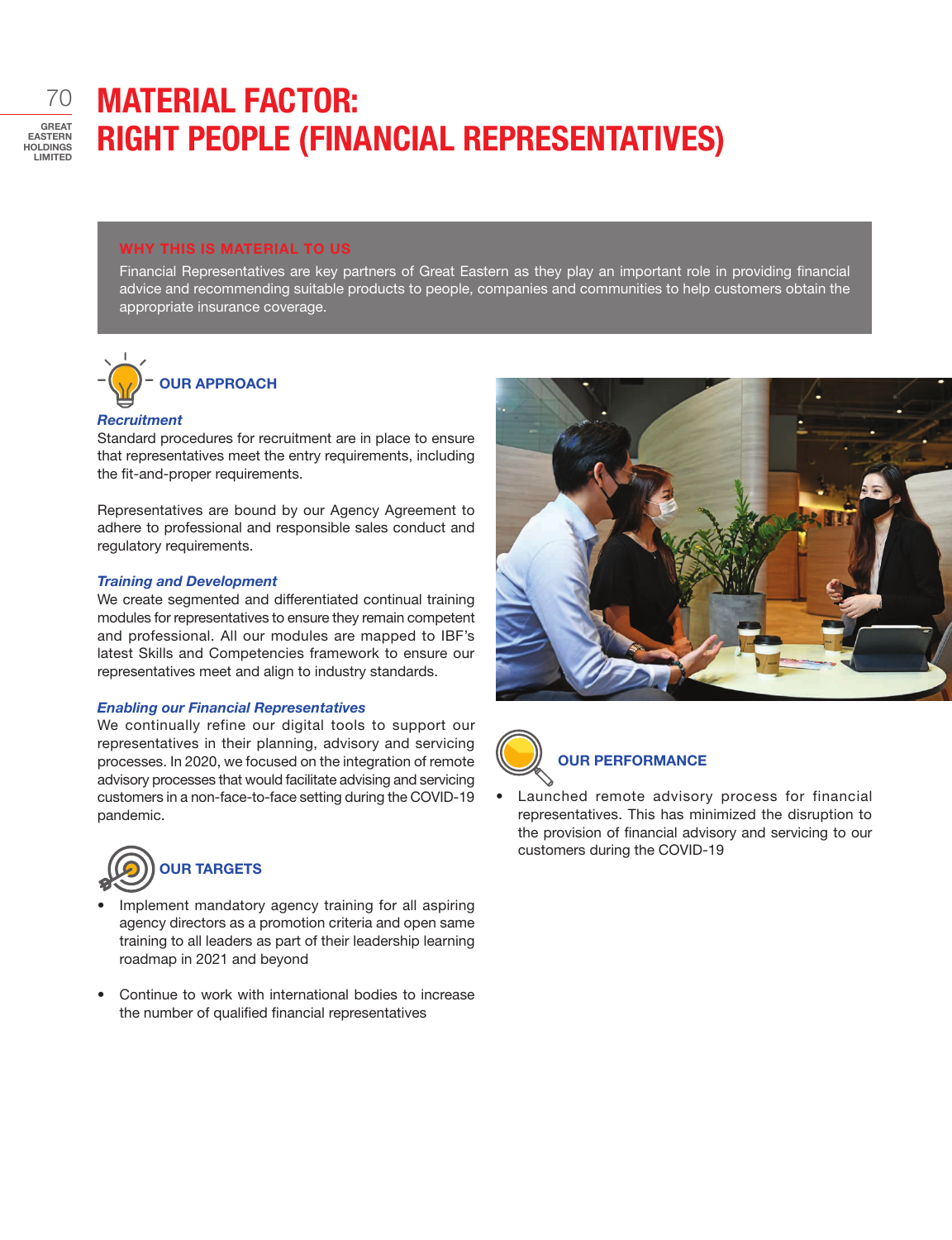# MATERIAL FACTOR: FINANCIAL INCLUSION

#### WHY THIS IS MATERIAL TO US

Insurance serves an important social purpose of mitigating uncertainties. We contribute to the cause of financial inclusion by making insurance accessible to the community at large.



We deliver our goals through both public and private initiatives on our own or in partnership with others.

#### *Government Schemes*

We work with relevant government agencies to support government initiatives in providing social safety nets such as the long term care insurance scheme in Singapore and the *My*Salam scheme in Malaysia.

#### *Strategic Partnerships*

We expand our reach to all customer segments including the under-served segments via digital affinity partners.



Identify under-served segments and design suitable products that meet the needs of stakeholders



### OUR PERFORMANCE

- Awarded the role of sole national provider of revised Dependent Protection Scheme in Singapore. This initiative provides sustainable and affordable basic insurance for all Singaporeans and Permanent Residents
- Disbursed RM88.6 million claims to more than 73,000 covered members under the *My*Salam scheme in Malaysia. We helped raise public awareness of the scheme through initiatives including setting up 125 *My*Salam kiosks located at designated hospitals across Malaysia, roadshows at related events and mass media marketing via radio and TV advertisements
- Developed more than 20 insurance products that were sold through our strategic partnerships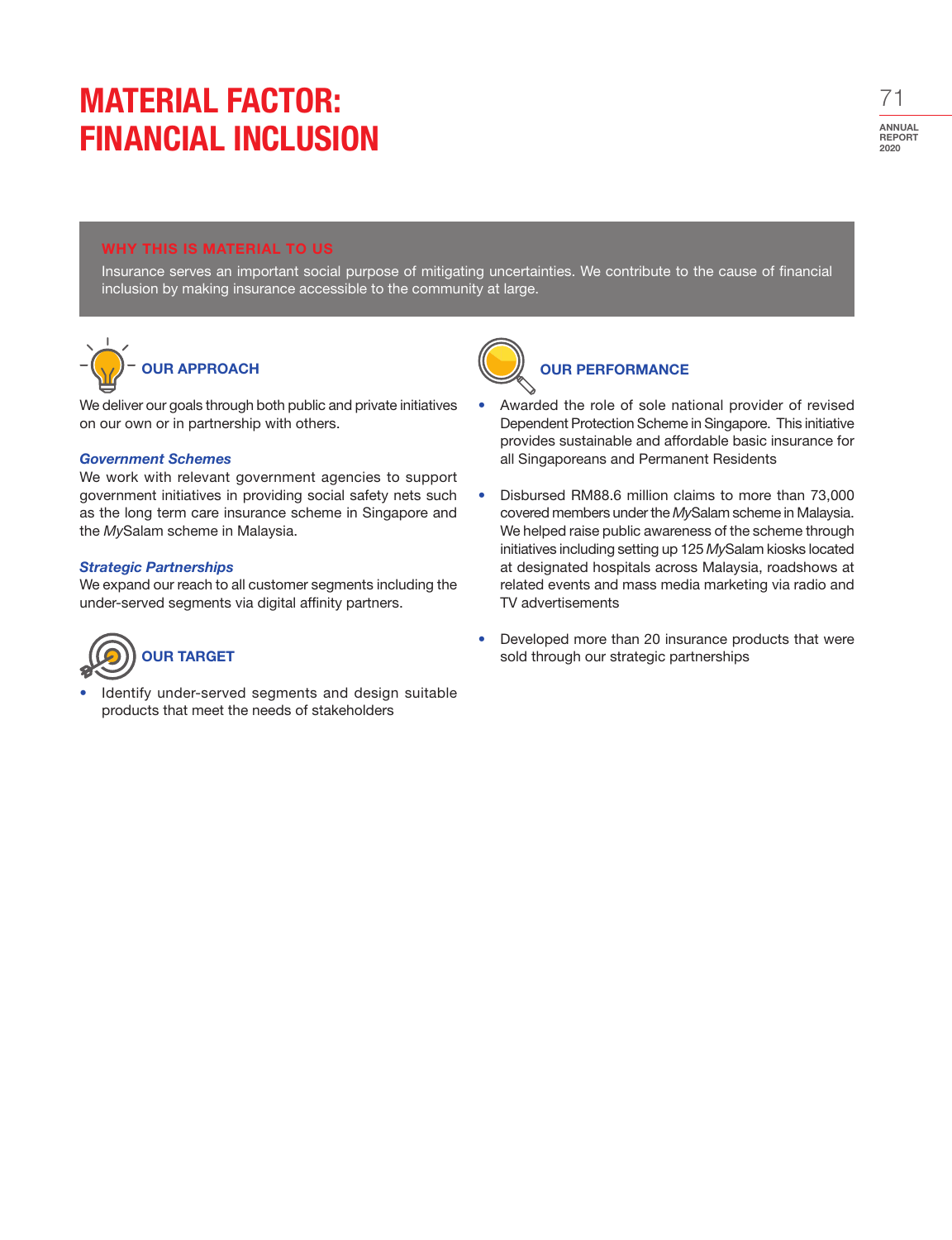# MATERIAL FACTOR: CUSTOMER ENGAGEMENT

#### WHY THIS IS MATERIAL TO US

A positive customer experience encourages customers to accept appropriate advice and seek appropriate coverage to reduce uncertainties.



#### *Customer Experience*

We seek to continuously enhance our engagement with policyholders at all life stages by giving them hassle-free access to our range of services through both digital and personal channels. To ensure we always provide a positive customer experience, we measure the voice of our customers using surveys, focus groups and feedback.

We welcome feedback from customers on the way they want to be served. Customers may provide feedback through any of our touchpoints. We have put in place a set of procedures to address customer feedback, setting out the roles and responsibilities of various departments and functions to ensure that feedbacks are reviewed fairly and responded in a timely manner.

For more of our Customer Engagement initiatives, please refer to the Business Review section in the AR for more information.

# OUR TARGETS

- Enable customers to submit claims digitally in 2021
- Move towards 100% of customer self-serve via Great Eastern App or e-Connect for all types of servicing requests



- 72 winners of Excellent Service Award (EXSA) awarded by the Association of Banks in Singapore
- More than 50% of our customers used our digital services and Great Eastern App
- Launched the first predictive underwriting model in Singapore for our life insurance products to reduce the time required for underwriting so as to deliver a prompt underwriting decision to our customers
- Expanded digital payment capability to premium collections
- Established direct online sales platform for simple products that do not require advisory services
- Enhanced our Health Connect website by allowing our Great SupremeHealth customers to make specialist appointments anytime at their convenience



### ACCOLADES FROM CUSTOMERS

*I am here to give you a 100%! Thanks for helping me with paynow and offering such good service. Thanks for being patient with all our requests. Many assignments but no writing needed from us except our signatures!*

*...Neal Lim*

*My husband and I thank you for all your assistance getting our payments sorted out and a policy reinstated. We are grateful for your guidance with regards to e-connect and the apps. Thanks for all the pointers and tips on Upgreat we are both very impressed. No compliments asked but we had to give you one because you were awesome!*

*...Chong Rui Qin*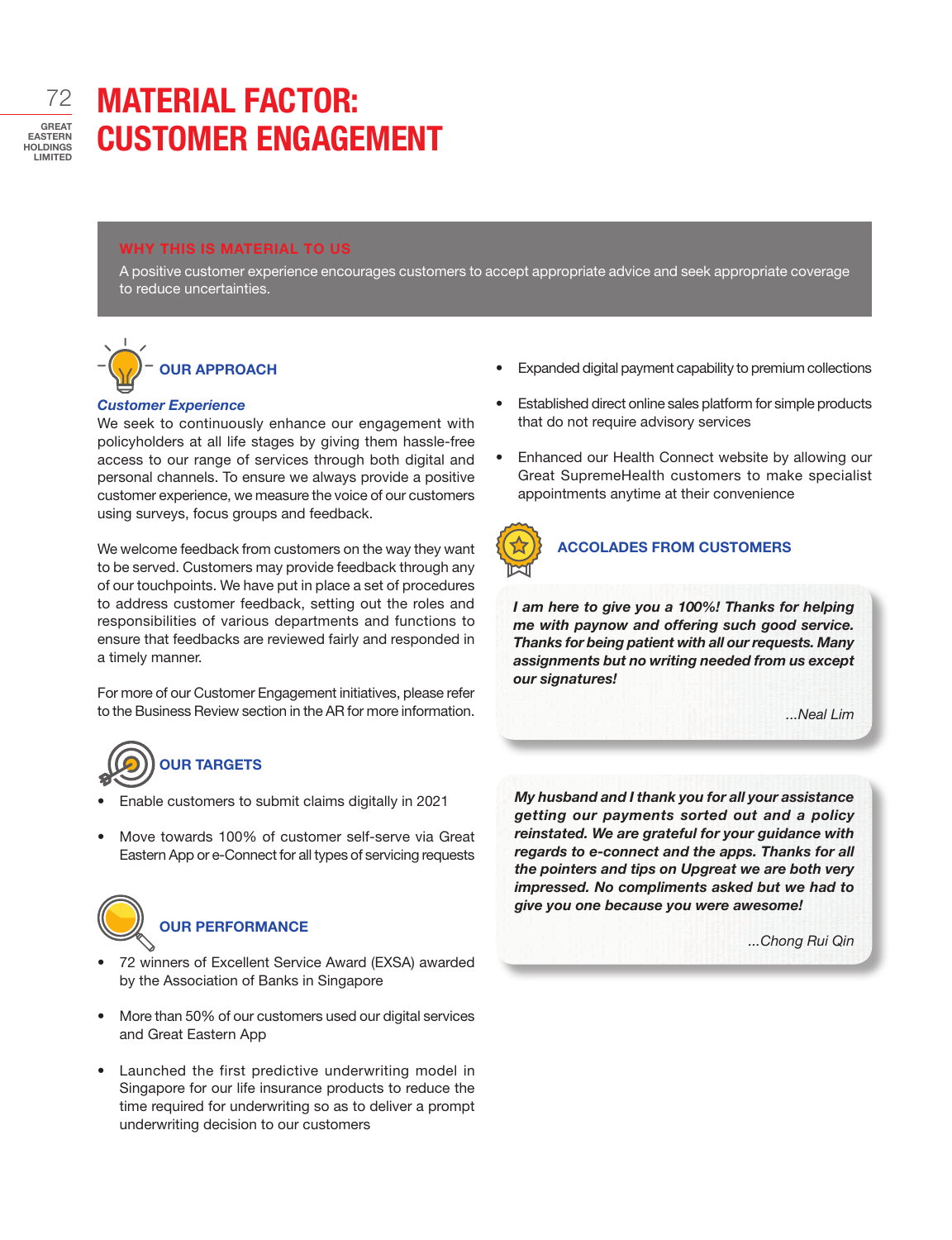## MATERIAL FACTOR: ROBUST GOVERNANCE

#### WHY THIS IS MATERIAL TO US

We are in the business of providing customers' financial security and peace of mind. It is imperative that we manage our business prudently with high standard of corporate governance and integrity. Our employees and financial representatives deal with customers in a fair and ethical manner to ensure that our business practices gain the trust of customers and create long-term sustainable value for our stakeholders.



We have implemented several culture and conduct initiatives to support a strong and sound culture firmly founded on our core values. Our Group Culture and Conduct Governance Committee is tasked with the implementation of these initiatives to promote stronger governance. There is also a dedicated Board Risk Management Committee (RMC) that provides oversight on risk governance matters within the Group.

To promote a culture of robust governance across the Group, some of our key initiatives include:

#### *Code of Conduct*

We have in place Code of Conduct that sets out the standards of ethics and professional behaviour expected of employees and financial representatives. We expect our people to carry out their duties to the best of their ability and with the highest standards of ethical conduct. Employees and financial representatives are also expected to display a high level of courtesy to safeguard customer and company interest during or outside their course of work and duties.

#### *Fair Dealing*

Delivery of customers Fair Dealing outcomes is tied to the performance assessment of senior management. This ensures that senior management takes the prioritisation of Fair Dealing practices seriously.

#### *Protection of Customer data*

As an insurer with over 1.8 million customers, we are committed to protecting the privacy of our customers.

We have in place a Group Data Governance programme that sets the foundation where it highlights the principles and requirements of the Personal Data Protection Act that all staff and financial representatives are required to comply to ensure that our customers' data are well protected, and ensure that incidents are escalated and addressed promptly.

#### *Cyber Security*

We have in place cyber-risk management framework and policies to minimise business disruption to ensure continuity of customer service. We have established a comprehensive cyber security roadmap and maturity programme to drive the continuing improvement to our cyber defence against new and increasing threats.

Cyber criminals may try to infiltrate our defences through unsuspecting employees. Therefore, we have to increase awareness of cyber security through ongoing broadcasts to employees and financial representatives across the group as well as mandatory annual cyber security training. We conduct social engineering exercises to test the cyber security alertness of our employees and financial representatives.



Continue mandatory employees training in 2021



#### *Group-wide*

- Conducted employee e-learning modules
- Conducted social engineering tests covering employees groupwide in 2020

#### *Singapore*

- Awarded the Data Protection Trustmark (DPTM)\* Certification
- Awarded the Cross Border Privacy Rules (CBPR)<sup>#</sup> Certification

DPTM is a voluntary enterprise-wide certification for organisations to demonstrate accountable data protection practices.

<sup>#</sup> CBPR System was developed by the Asia-Pacific Economic Co-operation (APEC) to build consumer, business and regulator trust in cross border flows of personal data. It assesses the organisation's data privacy policies against APEC Privacy Framework to ensure consistency.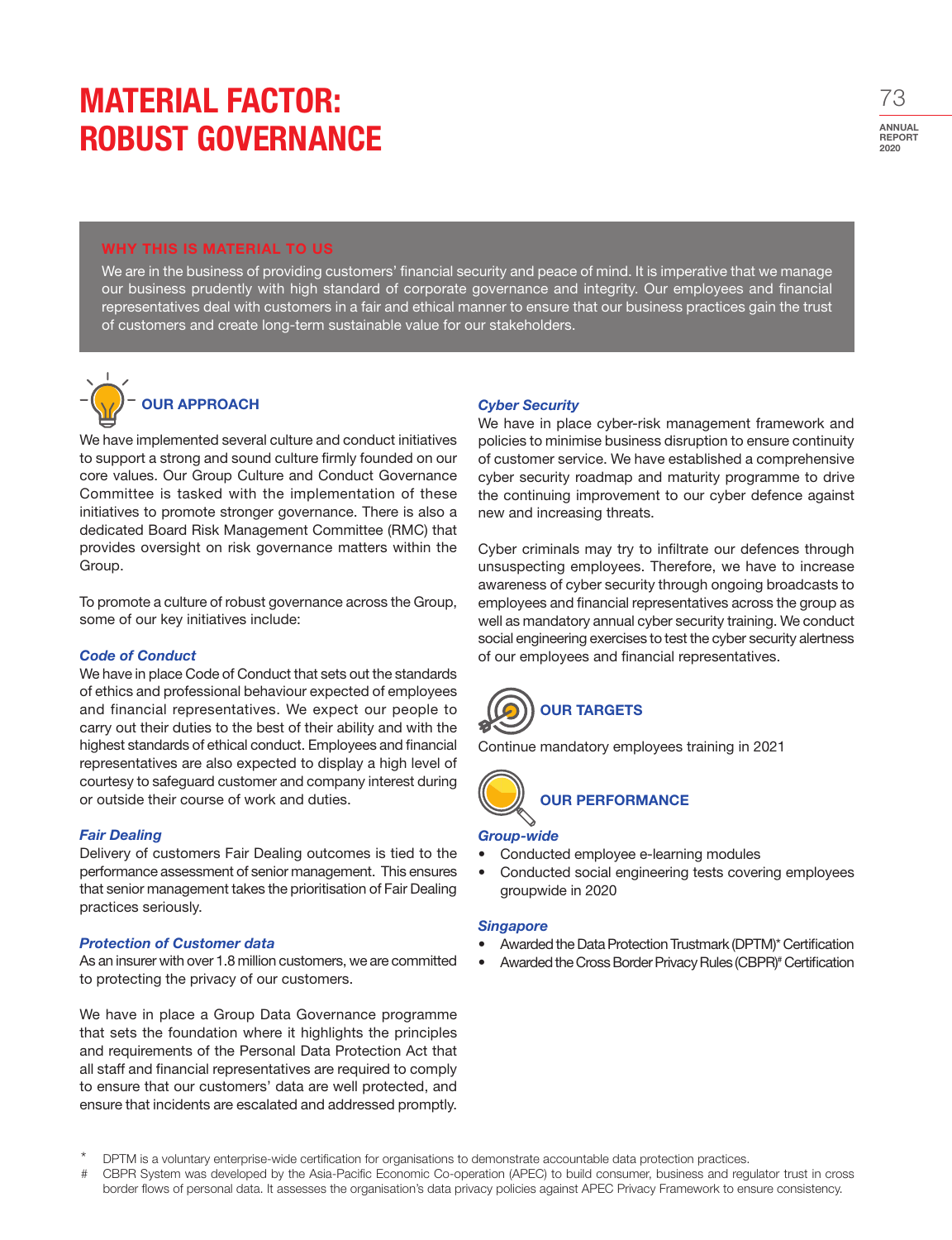# MATERIAL FACTOR: ECONOMIC CONTRIBUTIONS

#### WHY THIS IS MATERIAL TO US

We believe that sustainability practices and the pursuit of economic values are not mutually exclusive. We aim to embed sustainability considerations in all aspects of our business activities.



We pursue our business growth in a balanced manner, incorporating responsible and sustainable business practices. Our main economic contributions to our stakeholders include:

- Compensation to our employees and financial representatives
- Investment returns to policyholders
- Payment of claims to policyholders
- Taxes to authorities
- Retained earnings and dividends to our shareholders
- Payment to our suppliers

For the statistics of our economic contributions and supply chain spending, please refer to page 76.



• Support the growth of economies in countries in which we operate taking into account ESG considerations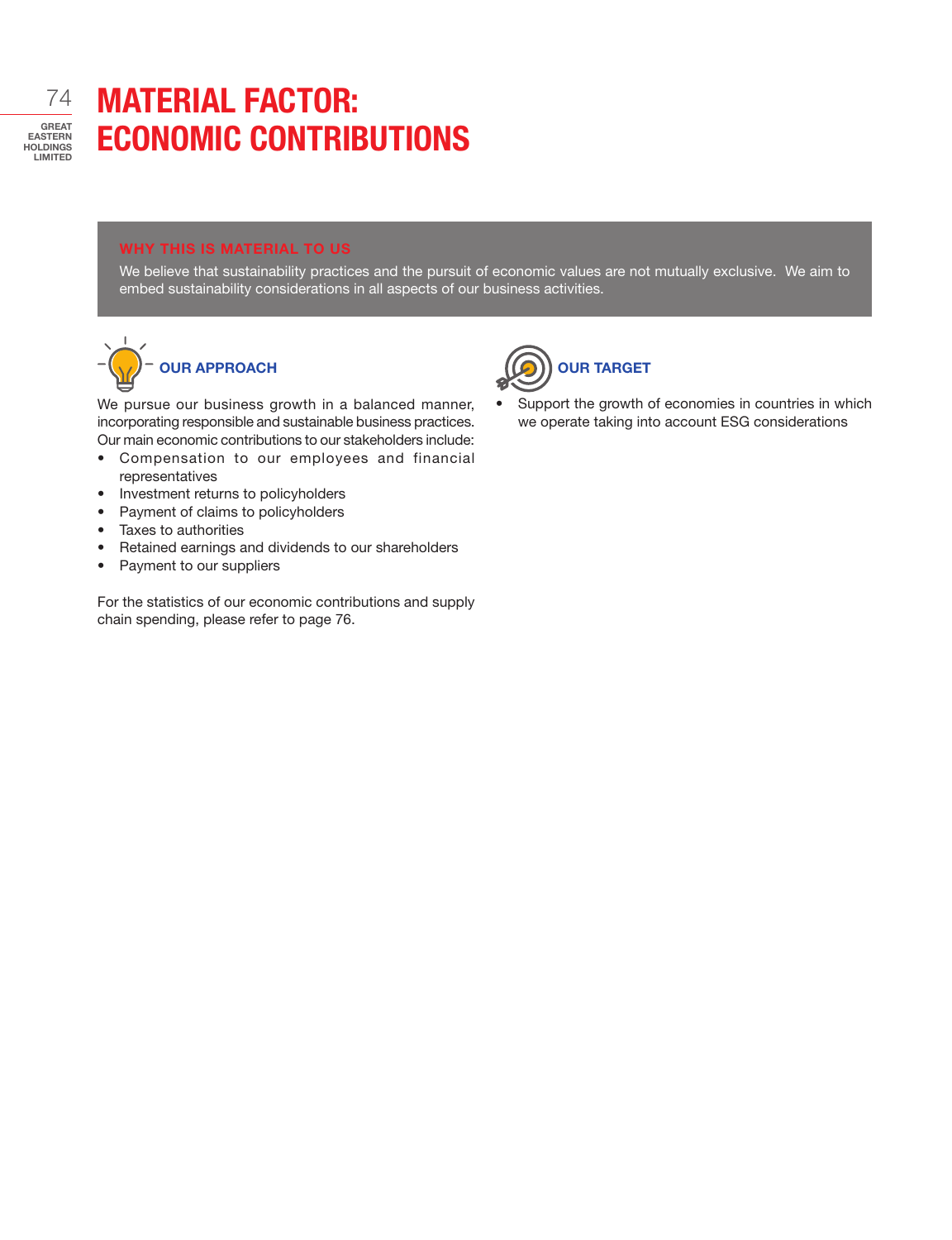### PERFORMANCE INDEX

(ACCORDING TO GRI STANDARDS REQUIREMENTS)

| <b>Performance Indicators</b>           | 2020           |
|-----------------------------------------|----------------|
| <b>Employee Information</b>             |                |
| <b>Total Headcount</b>                  | 4,726          |
| Female                                  | 3,044          |
| Male                                    | 1,682          |
| <b>Permanent Employees</b>              | 4,654          |
| Singapore                               | 1,731          |
| Malaysia                                | 2,473          |
| Indonesia                               | 436            |
| <b>Brunei</b>                           | 14             |
| <b>Contract and Temporary Employees</b> | 72             |
| Singapore                               | 34             |
| Malaysia                                | 17             |
| Indonesia                               | 21             |
| <b>Brunei</b>                           | $\overline{0}$ |
| <b>Indirect Contract Employees</b>      | 427            |
| Singapore                               | 108            |
| Malaysia                                | 314            |
| Indonesia                               | 5              |
| <b>Brunei</b>                           | 0              |

| <b>Performance Indicators</b>              | $2020$ <sup>a</sup> | 2019    | 2018    |
|--------------------------------------------|---------------------|---------|---------|
| <b>Training</b>                            |                     |         |         |
| <b>Total Training Hours per Year</b>       | 70,959              | 138,182 | 129,881 |
| Female                                     | 42,910              | 86,726  | 83,323  |
| Male                                       | 28,049              | 51,456  | 46,558  |
| <b>Average Training Hours per Employee</b> | 15.0                | 30.1    | 30.5    |
| Female                                     | 14.1                | 29.3    | 30.1    |
| Male                                       | 16.7                | 31.4    | 31.4    |
| SVP and above                              | 18.6                | 39.5    | N.A.    |
| AVP and VP                                 | 21.5                | 37.3    | N.A.    |
| Managers and Associates                    | 14.0                | 30.1    | N.A.    |
| Non-executives                             | 9.1                 | 19.3    | N.A.    |

ANNUAL REPORT 2020 75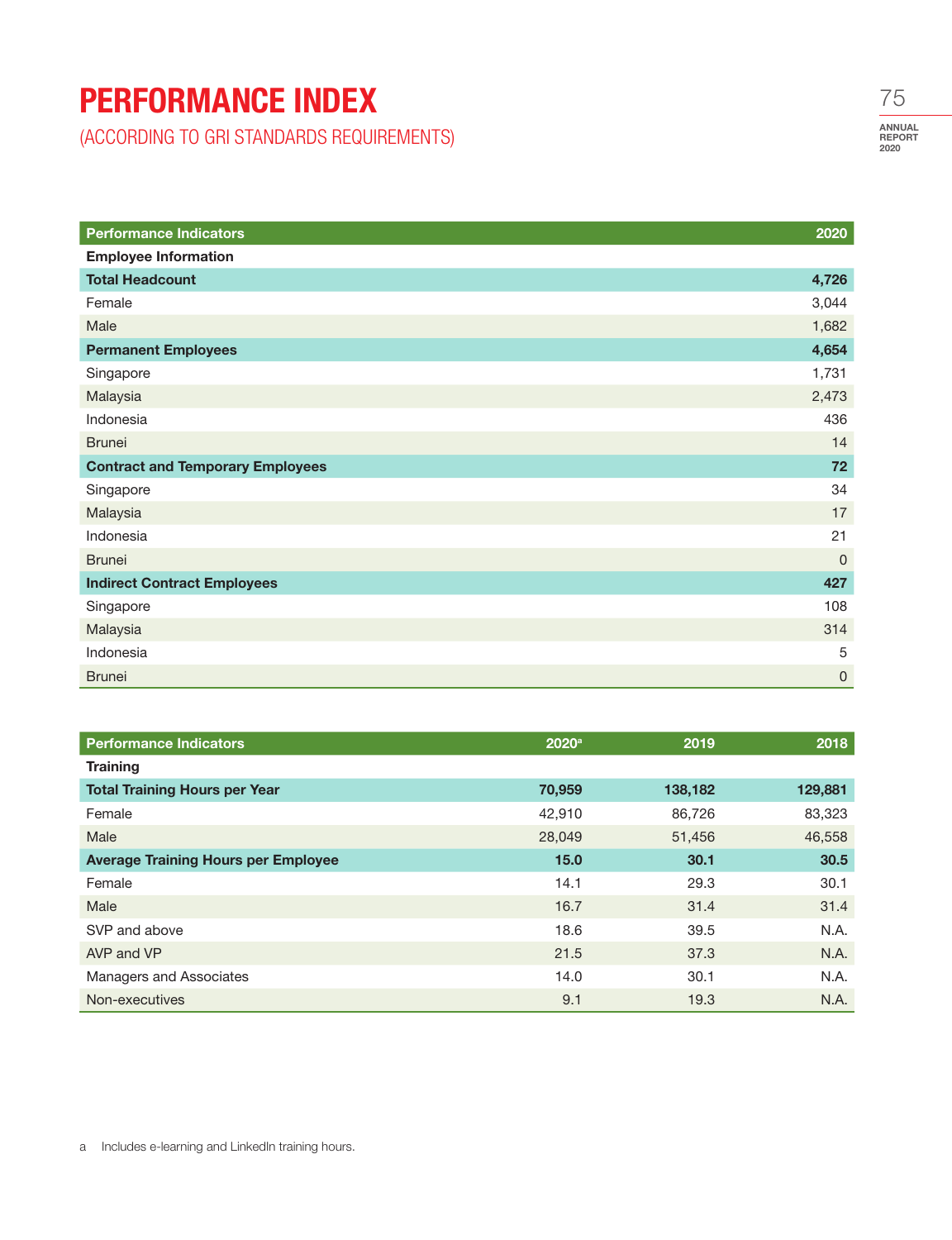### 76

EASTERN HOLDINGS LIMITED

### PERFORMANCE INDEX

(ACCORDING TO GRI STANDARDS REQUIREMENTS)

| <b>Performance Indicators</b>                             | 2020       | 2019                  | 2018       |
|-----------------------------------------------------------|------------|-----------------------|------------|
| Economic Value of Contributions (\$ million) <sup>b</sup> |            |                       |            |
| <b>Total Operating Income</b>                             | 21,477.7   | 18,618.6 <sup>e</sup> | 12,095.0   |
| Income Tax to Government                                  | (150.3)    | 273.9                 | 317.3      |
| Dividend to Shareholders                                  | 284.0      | 284.0                 | 331.3      |
| Direct Economic Value Retained                            | 8,546.2    | 9,299.9               | 3,197.4    |
| Direct Economic Value Distributed                         | 12,931.5   | 9,318.7°              | 8,897.6    |
| <b>Staff Cost and Related Expenses</b>                    | 372.3      | 395.0                 | 307.2      |
| <b>Compensation to Financial Representatives</b>          | 1,301.8    | 1,143.8               | 1,012.0    |
| Payment of claims to policyholders                        | 10,371.9   | 6,810.9               | 6,570.2    |
| Payment to Providers of Capital                           | 18.3       | 18.3                  | 18.3       |
| <b>Operating Expense</b>                                  | 12,407.2   | 8,347.5 <sup>e</sup>  | 7,923.5    |
| <b>Indirect Economic Contribution</b>                     |            |                       |            |
| <b>Total Jobs Supported</b>                               | 42,657     | 34,852                | 32,200     |
| Employees                                                 | 4,726      | 4,595                 | 4,255      |
| Agents                                                    | 34,124     | 27,339                | 25,864     |
| <b>Financial Advisors</b>                                 | 3,789      | 2,918                 | 2,081      |
| <b>Suppliers</b>                                          |            |                       |            |
| Total Purchase (\$ million)                               | 333.0      | 323.2                 | 256.7      |
| Purchase from Local Suppliers (%)                         | 83%        | 92%                   | 90%        |
| <b>Total Number of Suppliers</b>                          | 3,389      | 3,832                 | 3,645      |
| Local Suppliers (%)                                       | 94%        | 97%                   | 95%        |
| <b>Environment</b>                                        |            |                       |            |
| Electricity Used (kWh)                                    | 21,727,821 | 27,358,027            | 28,924,495 |
| Carbon emissions (tCO <sub>2</sub> ) <sup>c</sup>         | 12,952     | 15,907                | 17,088     |
| Water Consumption (m <sup>3</sup> )                       | 201,027    | 255,667               | 258,421    |
| Paper Usage (Reams) <sup>d</sup>                          | 35,904     | 45,234                | 50,159     |

- b The data corresponds to the consolidated financial statements of GEH.
- c Restated 2018 and 2019 data to include residential properties in Singapore.
- d Paper Usage (Reams) data for 2020 includes Great Eastern General Indonesia, which was excluded in 2018 and 2019 data.
- e Certain reclassifications have been made to the comparatives to conform to current year's presentation. The reclassification adjustments do not have any impact to the profit or loss of the Group for FY-20.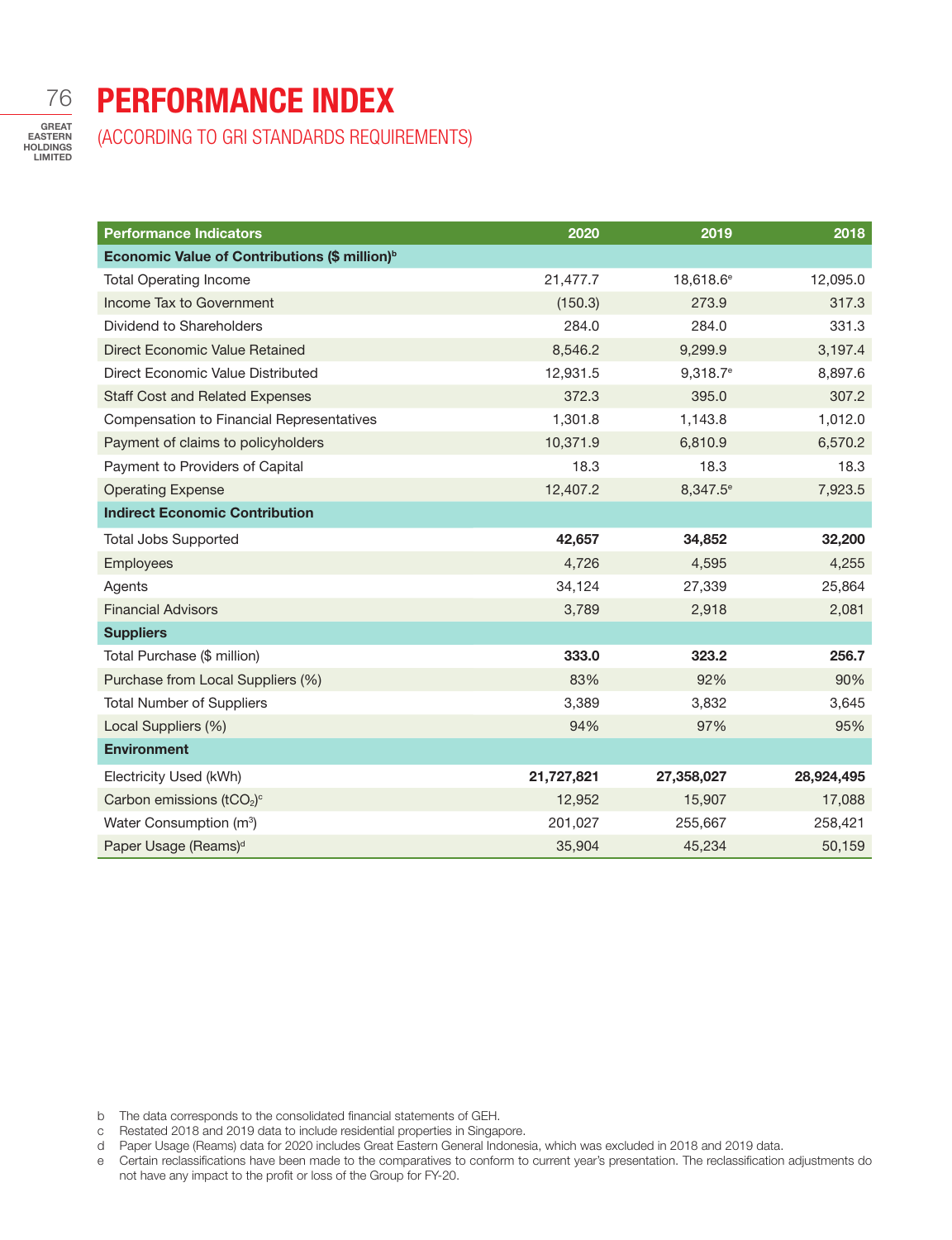### GRI INDEX

ANNUAL REPORT 2020 77

| <b>GRI</b><br><b>Standard</b>                                       | <b>Disclosure Title</b>                                         | <b>Section/Page Reference</b>                                                                                                                                                                                                   |  |
|---------------------------------------------------------------------|-----------------------------------------------------------------|---------------------------------------------------------------------------------------------------------------------------------------------------------------------------------------------------------------------------------|--|
| GRI 101: Foundation 2016 (GRI 101 does not contain any disclosures) |                                                                 |                                                                                                                                                                                                                                 |  |
|                                                                     | <b>GRI 102: General Disclosures 2016</b>                        |                                                                                                                                                                                                                                 |  |
| <b>Organisational Profile</b>                                       |                                                                 |                                                                                                                                                                                                                                 |  |
| $102 - 1$                                                           | Name of the organisation                                        | Great Eastern Holdings Limited                                                                                                                                                                                                  |  |
| $102 - 2$                                                           | Activities, brands, products, and services                      | Segmental Information section. Refer to page 197 - 199                                                                                                                                                                          |  |
| $102 - 3$                                                           | Location of headquarters                                        | 1 Pickering Street, Great Eastern Centre, Singapore<br>048659                                                                                                                                                                   |  |
| $102 - 4$                                                           | Location of operations                                          | Group Network section. Refer to page 250 - 253                                                                                                                                                                                  |  |
| $102 - 5$                                                           | Ownership and legal form                                        | Public limited company listed on the Singapore Exchange                                                                                                                                                                         |  |
| $102 - 6$                                                           | Markets served                                                  | Segmental Information section. Refer to page 197 - 199                                                                                                                                                                          |  |
| $102 - 7$                                                           | Scale of the organisation                                       | Segmental Information section. Refer to page 197 - 199<br>Right People section. Refer to page 69 - 70<br>Consolidated Profit and Loss Statement section. Refer to<br>page 117 - 118<br>Balance Sheet section. Refer to page 119 |  |
| $102 - 8$                                                           | Information on employees and other<br>workers                   | Right People section. Refer to page 69 - 70<br>Performance Indicators. Refer to page 75 - 76                                                                                                                                    |  |
| $102 - 9$                                                           | Supply chain                                                    | Economic Contributions section. Refer to page 74<br>Performance Indicators. Refer to page 76                                                                                                                                    |  |
| 102-10                                                              | Significant changes to the organisation<br>and its supply chain | Nil                                                                                                                                                                                                                             |  |
| 102-11                                                              | Precautionary Principle or approach                             | Great Eastern does not explicitly refer to the precautionary<br>principle or approach in its risk management principles.<br>Please refer to the Sustainability Governance section on<br>page 63.                                |  |
| $102 - 12$                                                          | <b>External initiatives</b>                                     | Financial Inclusion section. Refer to page 71                                                                                                                                                                                   |  |
|                                                                     |                                                                 | We are HCPartner, part of our support for Singapore's<br>Tripartite Alliance for Fair & Progressive Employment<br>Practices' (TAFEP) Human Capital Partnership (HCP)<br>Programme.                                              |  |
|                                                                     |                                                                 | We are a member of Internationally Active Insurance Group<br>(IAIG).                                                                                                                                                            |  |
|                                                                     |                                                                 | We are signatory to the United Nations Principles for<br>Sustainable Insurance (UN PSI).                                                                                                                                        |  |
| 102-13                                                              | Membership of associations                                      | GEL: Life Insurance Association Singapore ("LIA")<br>GEG: General Insurance Association ("GIA")<br>GEFA: Association of Financial Advisers (Singapore)<br>("AFAS")                                                              |  |
| <b>Strategy</b>                                                     |                                                                 |                                                                                                                                                                                                                                 |  |
| 102-14                                                              | Statement from senior decision-maker                            | Board Statement. Refer to page 61                                                                                                                                                                                               |  |
| <b>Ethics and Integrity</b>                                         |                                                                 |                                                                                                                                                                                                                                 |  |
| 102-16                                                              | Values, principles, standards, and norms<br>of behaviour        | https://www.greateasternlife.com/sg/en/about-us/<br>company-profile/our-vision-mission-and-values.html                                                                                                                          |  |
| Governance                                                          |                                                                 |                                                                                                                                                                                                                                 |  |
| 102-18                                                              | Governance structure                                            | Sustainability Governance section. Refer to page 63                                                                                                                                                                             |  |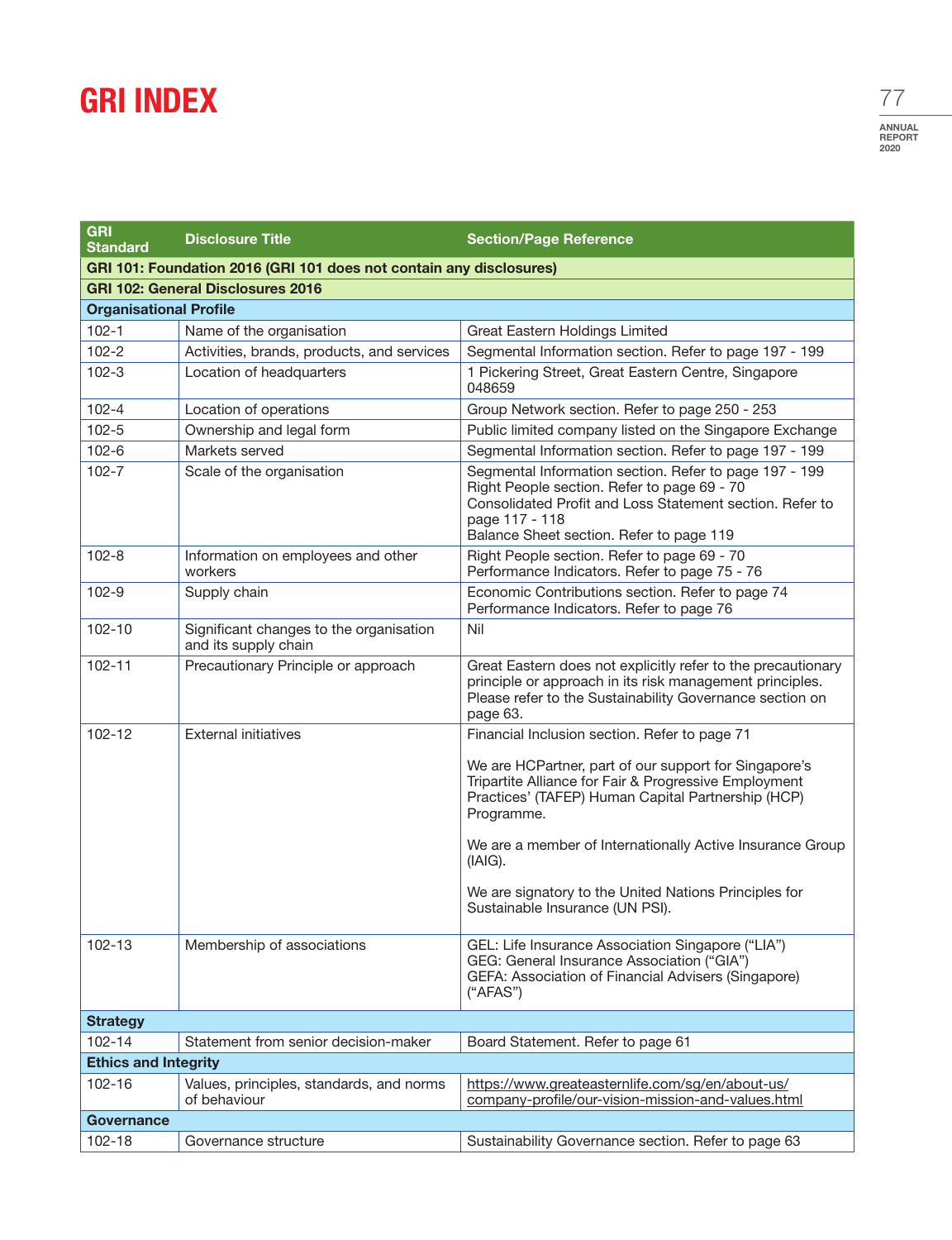# GRI INDEX

78

| <b>GRI</b><br><b>Standard</b>                                      | <b>Disclosure Title</b>                                       | <b>Section/Page Reference</b>                                                                                                             |  |
|--------------------------------------------------------------------|---------------------------------------------------------------|-------------------------------------------------------------------------------------------------------------------------------------------|--|
| <b>Stakeholder Engagement</b>                                      |                                                               |                                                                                                                                           |  |
| 102-40                                                             | List of stakeholder groups                                    | Stakeholder Engagement section. Refer to page 63                                                                                          |  |
| 102-41                                                             | Collective bargaining agreements                              | In Singapore, the Singapore Insurance Employees' Union<br>(SIEU) represents our applicable employees' cohort on<br>collective bargaining. |  |
| $102 - 42$                                                         | Identifying and selecting stakeholders                        | Stakeholder Engagement section. Refer to page 63                                                                                          |  |
| 102-43                                                             | Approach to stakeholder engagement                            | Stakeholder Engagement section. Refer to page 63                                                                                          |  |
| 102-44                                                             | Key topics and concerns raised                                | Stakeholder Engagement section. Refer to page 63                                                                                          |  |
| <b>Reporting Practice</b>                                          |                                                               |                                                                                                                                           |  |
| 102-45                                                             | Entities included in the consolidated<br>financial statements | Subsidiaries and Associates section. Refer to page 157                                                                                    |  |
| 102-46                                                             | Defining report content and topic<br><b>Boundaries</b>        | Scope of the Report. Refer to page 61                                                                                                     |  |
| 102-47                                                             | List of material topics                                       | Our Materiality ESG Factors. Refer to page 62                                                                                             |  |
| $102 - 48$                                                         | Restatements of information                                   | Refer to page 76                                                                                                                          |  |
| 102-49                                                             | Changes in reporting                                          | Our Materiality Assessment Process. Refer to page 63                                                                                      |  |
| 102-50                                                             | Reporting period                                              | Scope of the Report section. Refer to page 61                                                                                             |  |
| 102-51                                                             | Date of most recent report                                    | February 2020                                                                                                                             |  |
| 102-52                                                             | Reporting cycle                                               | Annual                                                                                                                                    |  |
| 102-53                                                             | Contact point for questions regarding the<br>report           | Corpcomms-sg@greateasternlife.com                                                                                                         |  |
| 102-54                                                             | Claims of reporting in accordance with<br>the GRI Standards   | Reporting Framework. Refer to page 61                                                                                                     |  |
| 102-55                                                             | <b>GRI</b> content index                                      | <b>GRI Standards Content Index</b>                                                                                                        |  |
| 102-56                                                             | External assurance                                            | We have not sought external assurance for this reporting<br>period.                                                                       |  |
| <b>Material Topics</b>                                             |                                                               |                                                                                                                                           |  |
| <b>GRI 201: Economic Performance 2016 (Economic Contributions)</b> |                                                               |                                                                                                                                           |  |
| $103 - 1$                                                          | Explanation of the material topic and its<br>Boundary         | Economic Contributions section. Refer to page 74                                                                                          |  |
| $103 - 2$                                                          | The management approach and its<br>components                 | Economic Contributions section. Refer to page 74                                                                                          |  |
| $103 - 3$                                                          | Evaluation of the management approach                         | Economic Contributions section. Refer to page 74                                                                                          |  |
| $201 - 1$                                                          | Direct economic value generated and<br>distributed            | Performance Indicators. Refer to page 75 - 76                                                                                             |  |
| GRI 203: Indirect Economic Impacts 2016 (Responsible Investment)   |                                                               |                                                                                                                                           |  |
| $103-1$                                                            | Explanation of the material topic and its<br>Boundary         | Responsible Investment section. Refer to page 66                                                                                          |  |
| $103 - 2$                                                          | The management approach and its<br>components                 | Responsible Investment section. Refer to page 66                                                                                          |  |
| $103 - 3$                                                          | Evaluation of the management approach                         | Responsible Investment section. Refer to page 66                                                                                          |  |
| 203-2                                                              | Significant indirect economic impacts                         | Performance Indicators Refer to page 76                                                                                                   |  |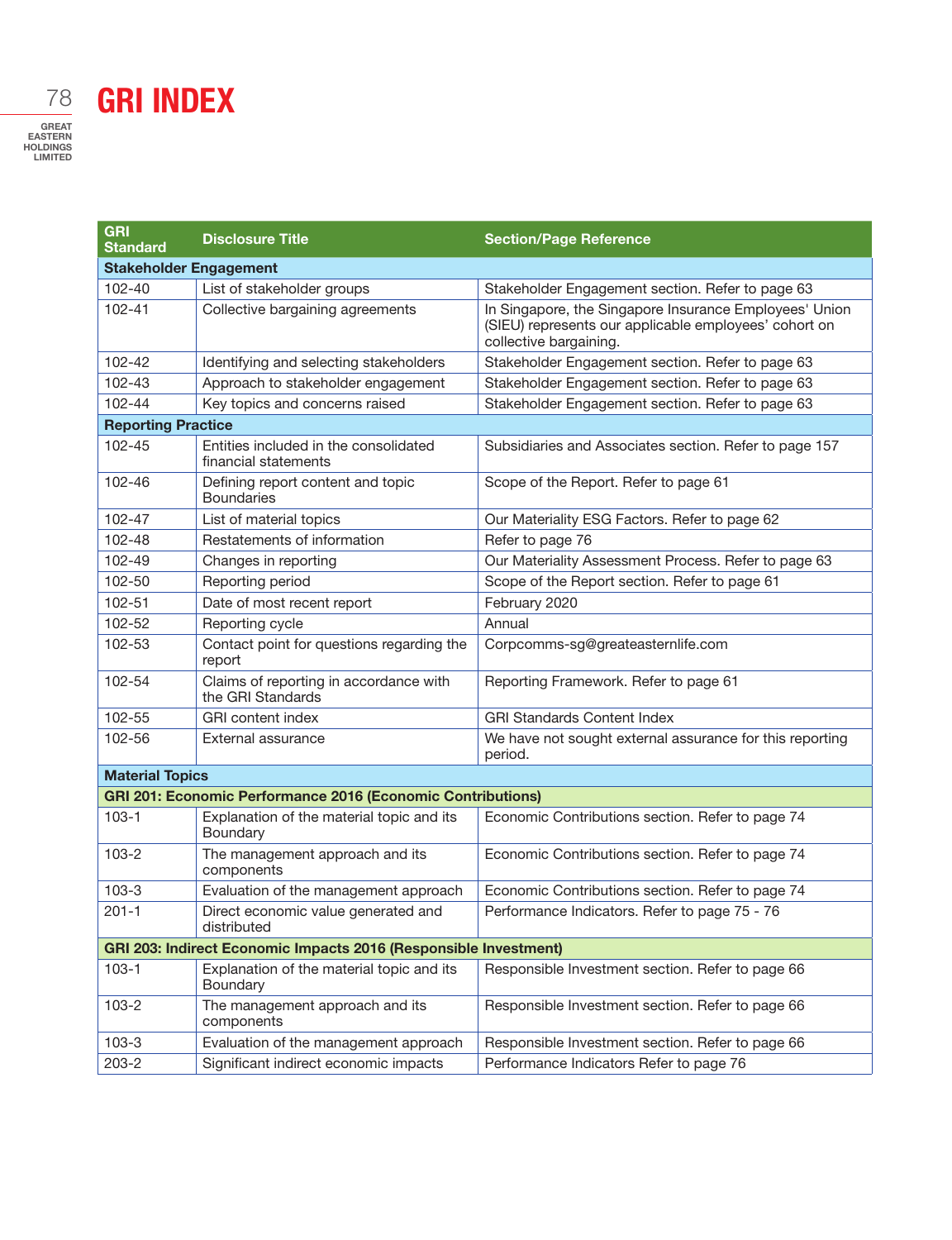| <b>GRI</b><br><b>Standard</b>                               | <b>Disclosure Title</b>                                                      | <b>Section/Page Reference</b>                                                 |  |
|-------------------------------------------------------------|------------------------------------------------------------------------------|-------------------------------------------------------------------------------|--|
|                                                             | <b>GRI 205: Anti-Corruption 2016 (Robust Governance)</b>                     |                                                                               |  |
| $103 - 1$                                                   | Explanation of the material topic and its<br>Boundary                        | Robust Governance section. Refer to page 73                                   |  |
| $103 - 2$                                                   | The management approach and its<br>components                                | Robust Governance section. Refer to page 73                                   |  |
| $103 - 3$                                                   | Evaluation of the management approach                                        | Robust Governance section. Refer to page 73                                   |  |
| $205 - 2$                                                   | Communication and training about anti-<br>corruption policies and procedures | Anti-Money Laundering and Countering Terrorism<br>Financing. Refer to page 73 |  |
|                                                             | GRI 302: Energy 2016 (Environmental Footprint)                               |                                                                               |  |
| $103 - 1$                                                   | Explanation of the material topic and its<br>Boundary                        | Environmental Footprint section. Refer to page 67 - 68                        |  |
| 103-2                                                       | The management approach and its<br>components                                | Environmental Footprint section. Refer to page 67 - 68                        |  |
| $103 - 3$                                                   | Evaluation of the management approach                                        | Environmental Footprint section. Refer to page 67 - 68                        |  |
| $302 - 1$                                                   | Energy consumption within the<br>organisation                                | Environmental Footprint section. Refer to page 67 - 68                        |  |
| $302 - 3$                                                   | Energy Intensity                                                             | Environmental Footprint section. Refer to page 67 - 68                        |  |
| $302 - 4$                                                   | Reduction of energy consumption                                              | Environmental Footprint section. Refer to page 67 - 68                        |  |
| GRI 303: Water and Effluents 2018 (Environmental Footprint) |                                                                              |                                                                               |  |
| $103 - 1$                                                   | Explanation of the material topic and its<br>Boundary                        | Environmental Footprint section. Refer to page 67 - 68                        |  |
| $103 - 2$                                                   | The management approach and its<br>components                                | Environmental Footprint section. Refer to page 67 - 68                        |  |
| $103 - 3$                                                   | Evaluation of the management approach                                        | Environmental Footprint section. Refer to page 67 - 68                        |  |
| $303 - 5$                                                   | <b>Water Consumption</b>                                                     | Environmental Footprint section. Refer to page 67 - 68                        |  |
| <b>GRI 305: Emissions 2016 (Environmental Footprint)</b>    |                                                                              |                                                                               |  |
| $103 - 1$                                                   | Explanation of the material topic and its<br>Boundary                        | Environmental Footprint section. Refer to page 67 - 68                        |  |
| $103 - 2$                                                   | The management approach and its<br>components                                | Environmental Footprint section. Refer to page 67 - 68                        |  |
| $103 - 3$                                                   | Evaluation of the management approach                                        | Environmental Footprint section. Refer to page 67 - 68                        |  |
| $305 - 1$                                                   | Direct (Scope 1) GHG emissions                                               | Environmental Footprint section. Refer to page 67 - 68                        |  |
| $305 - 2$                                                   | Energy indirect (Scope 2) GHG emissions                                      | Environmental Footprint section. Refer to page 67 - 68                        |  |
| <b>GRI 404: Training and Education 2016 (Right People)</b>  |                                                                              |                                                                               |  |
| $103 - 1$                                                   | Explanation of the material topic and its<br>Boundary                        | Right People. Refer to page 69 - 70                                           |  |
| $103 - 2$                                                   | The management approach and its<br>components                                | Right People. Refer to page 69 - 70                                           |  |
| $103 - 3$                                                   | Evaluation of the management approach                                        | Right People. Refer to page 69 - 70                                           |  |
| $404 - 1$                                                   | Average hours of training per year per<br>employee                           | Performance Indicators. Refer to page 75                                      |  |